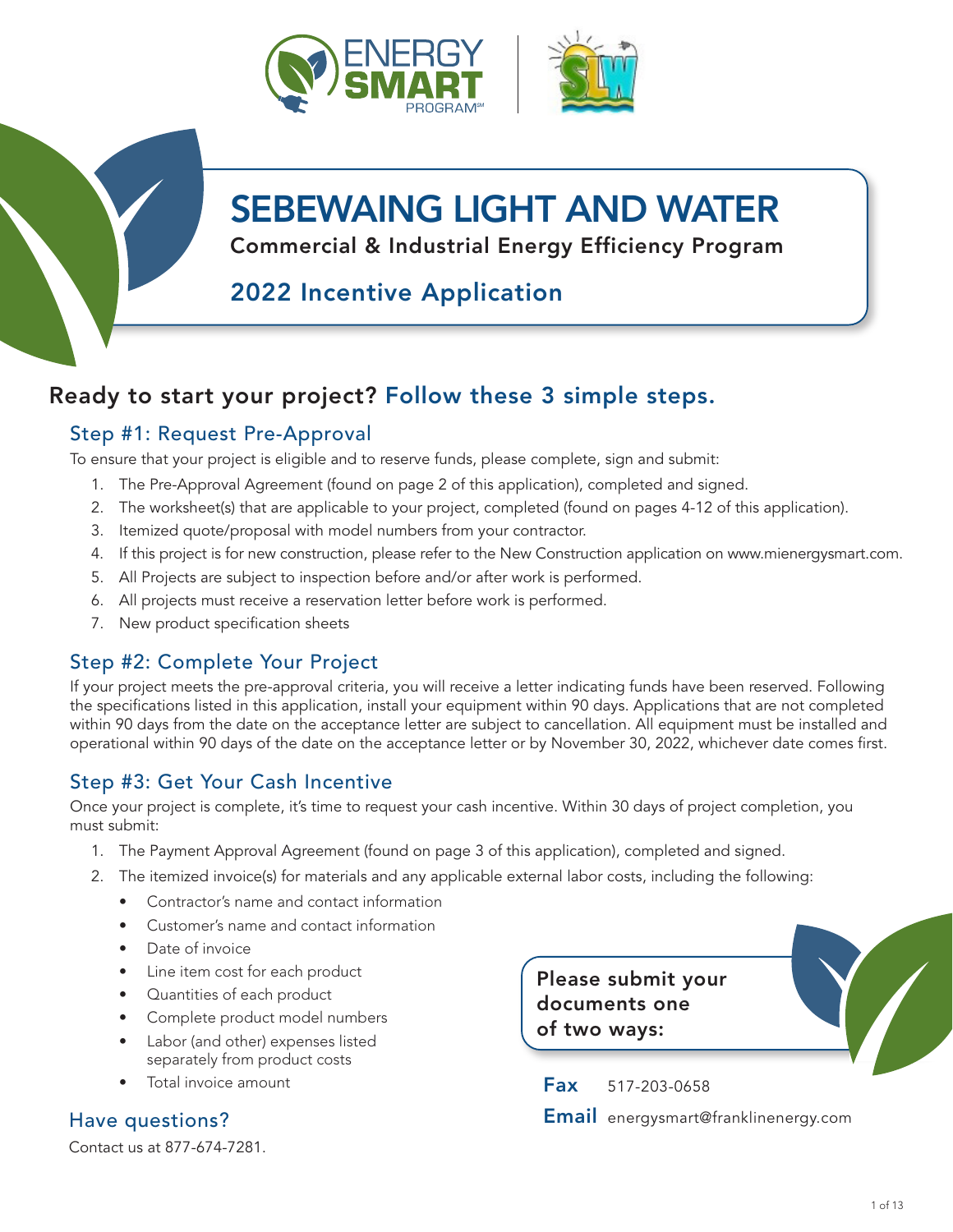

### Pre-Approval Agreement – Step #1

Please complete and submit this page, along with the appropriate worksheet(s) and quotes with model numbers from your contractor, before you begin your project. If you plan to install the equipment yourself (as opposed to hiring a contractor to do so), please submit a quote/proposal for the cost of the equipment from a supplier or distributor. If your project meets the pre-approval criteria, you will receive a letter indicating the funds have been reserved. You can then proceed with completing your project, as described in Step #2 on page 1 of this application.

| Name of Business                                                                                                                                                                                                                                                                                                                                                                                                                                                                                                                                                                                                                                                                                                                                                                                                             |                                                   | Phone                                                                                                                                       | Email                             |                       |  |  |
|------------------------------------------------------------------------------------------------------------------------------------------------------------------------------------------------------------------------------------------------------------------------------------------------------------------------------------------------------------------------------------------------------------------------------------------------------------------------------------------------------------------------------------------------------------------------------------------------------------------------------------------------------------------------------------------------------------------------------------------------------------------------------------------------------------------------------|---------------------------------------------------|---------------------------------------------------------------------------------------------------------------------------------------------|-----------------------------------|-----------------------|--|--|
| <b>Mailing Address</b>                                                                                                                                                                                                                                                                                                                                                                                                                                                                                                                                                                                                                                                                                                                                                                                                       |                                                   | City                                                                                                                                        | State                             | ZIP Code              |  |  |
| Installation Address                                                                                                                                                                                                                                                                                                                                                                                                                                                                                                                                                                                                                                                                                                                                                                                                         |                                                   | City                                                                                                                                        | State                             | ZIP Code              |  |  |
| Annual Hours of Operation                                                                                                                                                                                                                                                                                                                                                                                                                                                                                                                                                                                                                                                                                                                                                                                                    | Sebewaing Light and Water Electric Account Number |                                                                                                                                             | Taxpayer ID # (SSN/FEIN or Payee) |                       |  |  |
| Building Use (Please Check One):                                                                                                                                                                                                                                                                                                                                                                                                                                                                                                                                                                                                                                                                                                                                                                                             |                                                   | $\Box$ New Construction (refer to the New Construction application)                                                                         |                                   |                       |  |  |
| $\Box$ Office<br>$\Box$ Retail                                                                                                                                                                                                                                                                                                                                                                                                                                                                                                                                                                                                                                                                                                                                                                                               | $\Box$ Warehouse                                  | $\Box$ Restaurant<br>□ Grocery Store/Supermarket                                                                                            |                                   |                       |  |  |
| $\Box$ Manufacturing<br>$\Box$ Lodging                                                                                                                                                                                                                                                                                                                                                                                                                                                                                                                                                                                                                                                                                                                                                                                       | $\Box$ School (K-12)                              | □ School (College)<br>□ Healthcare Facility                                                                                                 |                                   | □ Other/Miscellaneous |  |  |
|                                                                                                                                                                                                                                                                                                                                                                                                                                                                                                                                                                                                                                                                                                                                                                                                                              |                                                   | How did you learn about the program? □ My Utility □ Utility Website □ Online Ad □ Mail/Bill Insert □ Event □ Contractor □ Newspaper □ Radio |                                   |                       |  |  |
| Name of Supplier/Distributor                                                                                                                                                                                                                                                                                                                                                                                                                                                                                                                                                                                                                                                                                                                                                                                                 |                                                   | Contact Name                                                                                                                                |                                   |                       |  |  |
| Name of Installing Contractor                                                                                                                                                                                                                                                                                                                                                                                                                                                                                                                                                                                                                                                                                                                                                                                                |                                                   | <b>Contact Name</b>                                                                                                                         |                                   |                       |  |  |
| <b>Address</b>                                                                                                                                                                                                                                                                                                                                                                                                                                                                                                                                                                                                                                                                                                                                                                                                               |                                                   | City<br>State                                                                                                                               |                                   | ZIP Code              |  |  |
| Contractor Phone                                                                                                                                                                                                                                                                                                                                                                                                                                                                                                                                                                                                                                                                                                                                                                                                             |                                                   | Contractor Email                                                                                                                            |                                   |                       |  |  |
| Certifications and Signature<br>I hereby certify that: 1. The information contained in this application is accurate and complete. 2. All rules of this incentive application have been followed.<br>3. I have read and understand the Terms and Conditions included with this document. I agree to verification of equipment installation which may include<br>a site inspection by a program or utility representative. I understand that I am not allowed to receive more than one incentive from this program on any<br>piece of equipment. I hereby agree to indemnify, hold harmless and release the utility from any actions or claims in regard to the installation, operation<br>and disposal of equipment (and related materials) covered herein, including liability from any incidental or consequential damages. |                                                   |                                                                                                                                             |                                   |                       |  |  |
| Customer Signature                                                                                                                                                                                                                                                                                                                                                                                                                                                                                                                                                                                                                                                                                                                                                                                                           |                                                   |                                                                                                                                             | Date Submitted                    |                       |  |  |
| <b>Print Customer Name</b>                                                                                                                                                                                                                                                                                                                                                                                                                                                                                                                                                                                                                                                                                                                                                                                                   |                                                   |                                                                                                                                             | <b>Estimated Completion Date</b>  |                       |  |  |

*You can submit your documents one of two ways...*

**FAX** 517-203-0658 EMAIL energysmart@franklinenergy.com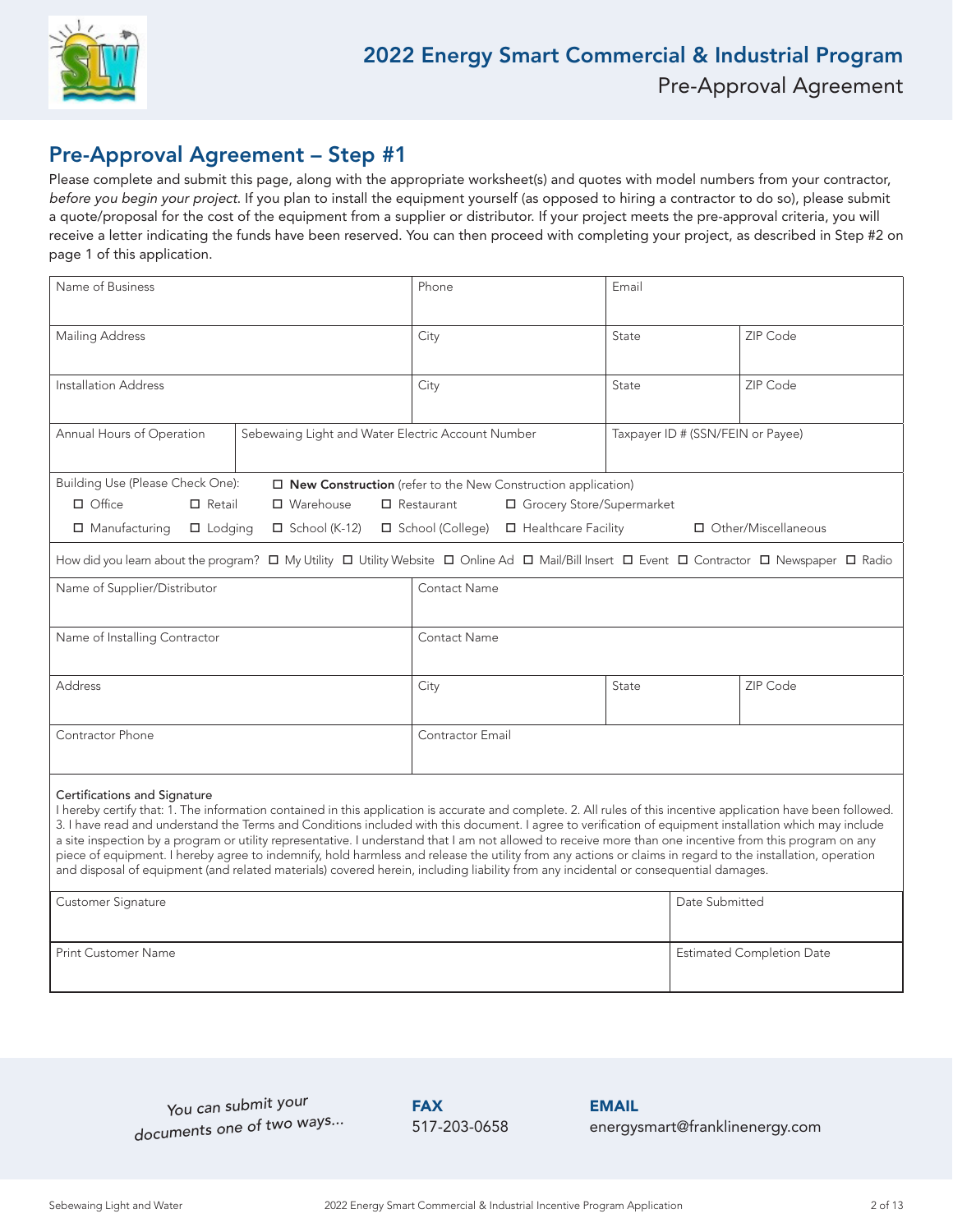

### Payment Approval Agreement – Step #3

Please complete and submit this page, along with your itemized invoice(s), within 30 days of project completion.

| Name of Business                                                                                                                                                |                                   |      |                               |          |
|-----------------------------------------------------------------------------------------------------------------------------------------------------------------|-----------------------------------|------|-------------------------------|----------|
|                                                                                                                                                                 |                                   |      |                               |          |
| <b>Total Project Cost</b>                                                                                                                                       | <b>Total Incentives Requested</b> |      | Pre-Approval Incentive Amount |          |
|                                                                                                                                                                 |                                   |      |                               |          |
| Mailing Address                                                                                                                                                 |                                   | City | State                         | ZIP Code |
|                                                                                                                                                                 |                                   |      |                               |          |
| Installation Address                                                                                                                                            |                                   | City | State<br>M <sub>l</sub>       | ZIP Code |
|                                                                                                                                                                 |                                   |      |                               |          |
| <b>Print Name</b>                                                                                                                                               | Date                              |      | Installation Completion Date  |          |
|                                                                                                                                                                 |                                   |      |                               |          |
| Certifications and Signature                                                                                                                                    |                                   |      |                               |          |
| I certify that I am an eligible Sebewaing Light and Water electric utility customer and that the efficiency measures in this application were installed in this |                                   |      |                               |          |
| facility in 2022. I certify that I have read and complied with the Terms and Conditions of this application. By submitting this application, I understand that  |                                   |      |                               |          |
| this facility may be inspected by employees or contractors/subcontractors of Sebewaing Light and Water to verify installation of any and all measures           |                                   |      |                               |          |

applied for in this application and that the project follows all program guidelines.

Customer Signature (Must Be Same Person Who Signed Pre-Approval Agreement)

### OPTIONAL: Complete section below ONLY if incentive is to be paid to a third-party other than the customer.

| Make Payable To                                                                                                                                                                                                                                                                                                                        | Contact Phone<br>Contact Name           |                   |  |               |  |
|----------------------------------------------------------------------------------------------------------------------------------------------------------------------------------------------------------------------------------------------------------------------------------------------------------------------------------------|-----------------------------------------|-------------------|--|---------------|--|
| Mailing Address                                                                                                                                                                                                                                                                                                                        | City                                    | State             |  | ZIP Code      |  |
| Taxpayer ID # (FEIN or Payee)                                                                                                                                                                                                                                                                                                          | Tax Status (Please Check One):          |                   |  |               |  |
|                                                                                                                                                                                                                                                                                                                                        | $\Box$ Tax Exempt<br>$\Box$ Corporation | $\Box$ Individual |  | $\Box$ Other: |  |
| Print Name                                                                                                                                                                                                                                                                                                                             |                                         | Date              |  |               |  |
|                                                                                                                                                                                                                                                                                                                                        |                                         |                   |  |               |  |
| <b>Certifications and Signature</b><br>l am authorizing the payment of the incentive to the third party named above, and I understand that I will not be receiving the incentive payment. I also<br>understand that my release to a third party does not exempt me from the program requirements outlined in the Terms and Conditions. |                                         |                   |  |               |  |
| Customer Signature (Must Be Same Person Who Signed Pre-Approval Agreement)                                                                                                                                                                                                                                                             |                                         |                   |  |               |  |
| certify that I have read and complied with the Terms and Conditions of this application.                                                                                                                                                                                                                                               |                                         |                   |  |               |  |
| Third Party Rebate Recipient Signature                                                                                                                                                                                                                                                                                                 |                                         |                   |  |               |  |

*You can submit your documents one of two ways...*

**FAX** 517-203-0658 EMAIL energysmart@franklinenergy.com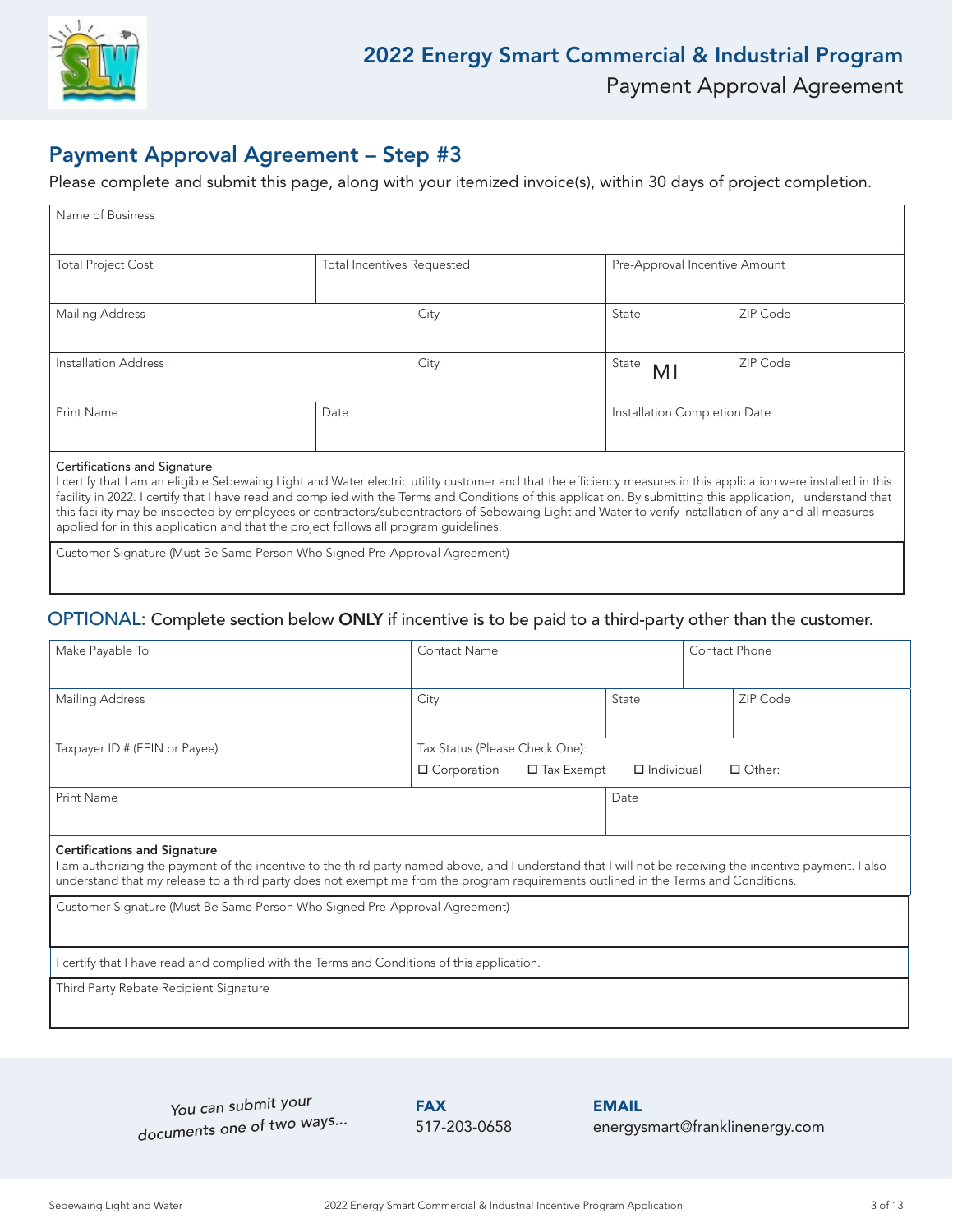

### Prescriptive Lighting Worksheet (one-for-one unit replacement)

All lighting projects are required to comply with the IESNA recommended lighting levels or local code.

| Measure                                             | <b>Specs</b>                                                                     | Quantity | $$/$ Unit      | Total |
|-----------------------------------------------------|----------------------------------------------------------------------------------|----------|----------------|-------|
| <b>Screw-In Lamps</b>                               |                                                                                  |          |                |       |
| CFL (less than 30W)<br>$\left(\frac{1}{2}\right)$   |                                                                                  |          |                |       |
| CFL (between 30W and 115W)                          | Replace an incandescent lamp<br>with ENERGY STAR® CFL.                           |          |                |       |
| Specialty CFL (Dimmable, 3-Way, Flood)              |                                                                                  |          | \$1 / Lamp     |       |
| LED Lamp replacement screw base CFL                 | Replace CFL with ENERGY STAR LED.                                                |          |                |       |
| LED A Series (replacing incandescent)               |                                                                                  |          | \$2 / Lamp     |       |
| LED Decorative (replacing incandescent)             | Replace an incandescent lamp                                                     |          | \$4 / Lamp     |       |
| LED MR16 Lamp (less than 10W)                       | with ENERGY STAR LED.                                                            |          | \$4 / Lamp     |       |
| LED PAR/BR Lamp                                     |                                                                                  |          | $$5/$ Lamp     |       |
| <b>Interior Fixtures</b>                            |                                                                                  |          |                |       |
| LED Downlight Fixture<br>$\left(\frac{1}{2}\right)$ | Replace incandescent lamped<br>fixture with ENERGY STAR LED fixture.             |          | \$20 / Fixture |       |
| <b>LED Exit Signs</b>                               | Replacement or retrofit of an incandescent<br>or fluorescent exit sign with LED. |          | \$13 / Fixture |       |

### Standard Wattage Tables

|                  | <b>Standard Wattage Table</b> |         |        | <b>Existing 4 Foot Linear Fluorescent Fixtures</b> |         |               |        |                                            | <b>Existing U Lamp Fixtures</b> |                 |
|------------------|-------------------------------|---------|--------|----------------------------------------------------|---------|---------------|--------|--------------------------------------------|---------------------------------|-----------------|
| Fixture          | Wattage                       |         | T8 F32 | T12 F40                                            | T12 F48 | <b>T5 F28</b> | T5 F54 |                                            | <b>T8 FU32</b>                  | <b>T12 FU40</b> |
| HID 50W          | 61                            |         |        | 34W Mag                                            | 40W Mag |               | HO     | 1 Lamp                                     | 29                              | 43              |
| HID 70W          | 89                            | 1 Lamp  | 30     | 43                                                 | 51      | 33            | 59     | 2 Lamp                                     | 55                              | 63              |
| <b>HID 100W</b>  | 120                           | 2 Lamp  | 59     | 72                                                 | 82      | 63            | 117    | 3 Lamp                                     | 81                              | 115             |
| <b>HID 150W</b>  | 174                           | 3 Lamp  | 88     | 115                                                | 133     | 96            | 179    |                                            |                                 |                 |
|                  |                               | 4 Lamp  | 115    | 144                                                | 164     | 126           | 234    | <b>Existing 2 Foot Fluorescent Fixture</b> |                                 |                 |
| <b>HID 175W</b>  | 194                           | 6 Lamp  | 162    | 216                                                | 266     | 192           | 351    |                                            | T8 F17                          | T12 F20         |
| <b>HID 200W</b>  | 230                           |         |        |                                                    |         |               |        | 1 Lamp                                     | 18                              | 25              |
| <b>HID 250W</b>  | 290                           | 8 Lamp  | 230    | 288                                                | 328     | 252           | 468    |                                            | 33                              | 50              |
| <b>HID 400W</b>  | 455                           | 10 Lamp | 295    | 360                                                | 410     | 315           | 585    | 2 Lamp                                     |                                 |                 |
|                  |                               | 12 Lamp | 345    | 460                                                | 492     | 384           | 702    | 3 Lamp                                     | 47                              | 71              |
| <b>HID 750W</b>  | 850                           |         |        |                                                    |         |               |        | 4 Lamp                                     | 59                              | 100             |
| <b>HID 1000W</b> | 1080                          |         |        | Futuring O Face History Fluturescent Flutures      |         |               |        |                                            |                                 |                 |

| <b>Existing 8 Foot Linear Fluorescent Fixtures</b> |                         |                           |                       |                                 |  |  |  |  |
|----------------------------------------------------|-------------------------|---------------------------|-----------------------|---------------------------------|--|--|--|--|
|                                                    | T12 Mag<br>$(60W$ lamp) | T12 Mag STD<br>(75W lamp) | T12 Mag<br>(95W lamp) | T12 HO Mag STD<br>$(110W$ lamp) |  |  |  |  |
| 1 Lamp                                             | 75                      | $\sim$                    | 112                   |                                 |  |  |  |  |
| 2 Lamp                                             | 128                     | 173                       | 227                   | 257                             |  |  |  |  |

Lighting Worksheet Incentive Subtotal, page 4:  $\frac{1}{3}$ 



Lighting Worksheet continues on page 5.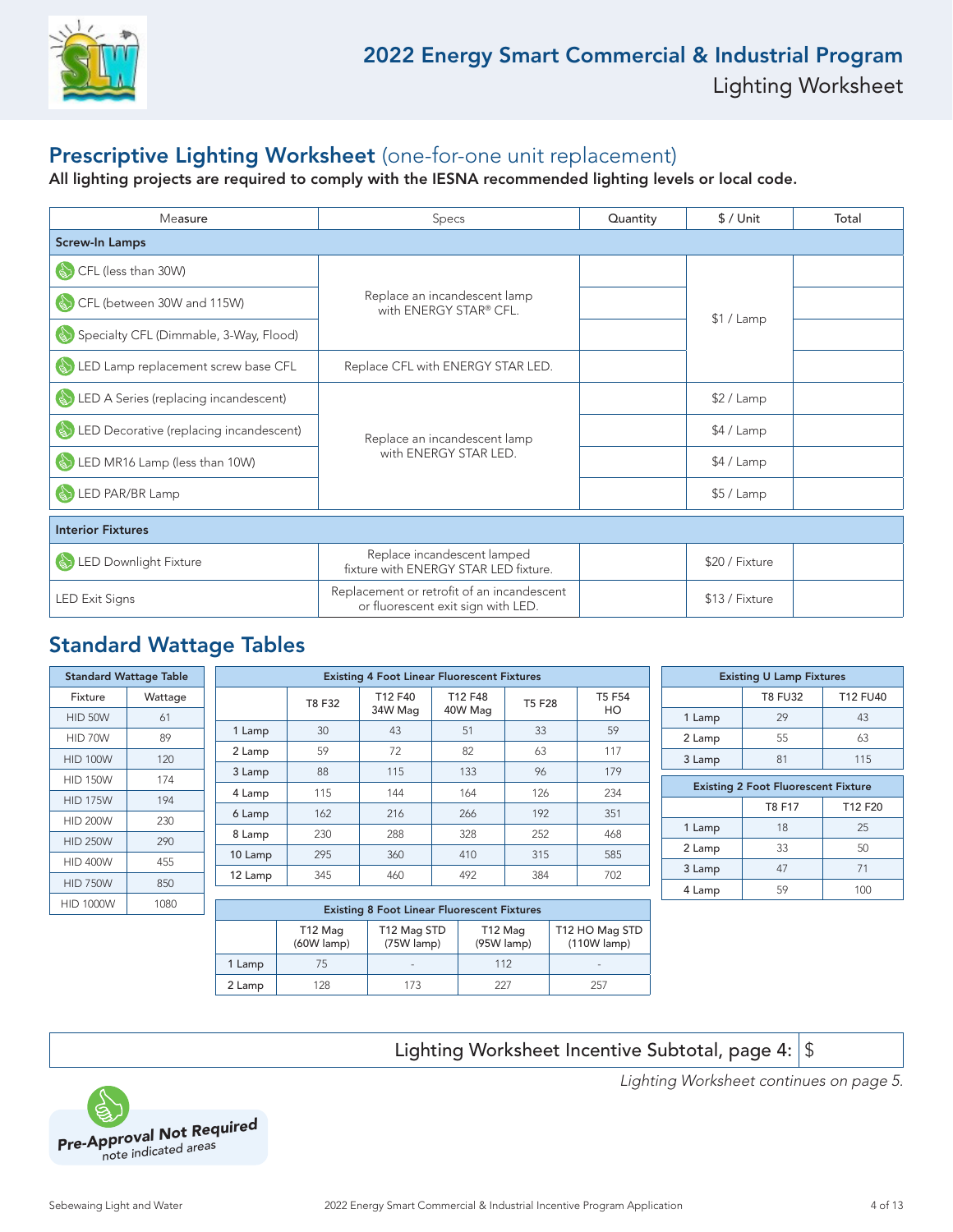

### Lighting Worksheet, continued

All lighting projects are required to comply with the IESNA recommended lighting levels or local code.

| Incentives are eligible for replacement of interior linear fluorescent fixtures/retrofits. Incentive is \$0.08/kWh for LED.<br>All new fixtures and retrofits must be ENERGY STAR or DLC. Use wattage listed on ENERGY STAR or DLC sites for proposed fixture or lamps.<br>Watts/Fixture:<br><b>Existing Fixture:</b><br>Quantity:<br>Proposed Fixture:<br>Watts/Fixture:<br>Quantity:<br>Lamp-only replacement<br><b>Annual Operating Hours:</b><br>$\Box$<br>0.00<br>\$0.00<br>Watts Saved:<br>0.000<br>kWh Saved:<br>Total:<br>Incentive:<br>Watts/Fixture:<br><b>Existing Fixture:</b><br>Quantity:<br>Watts/Fixture:<br>Proposed Fixture:<br>Quantity:<br>Lamp-only replacement<br><b>Annual Operating Hours:</b><br>$\Box$<br>Watts Saved:<br>kWh Saved:<br>Total:<br>0.00<br>\$0.00<br>0.000<br>Incentive:<br>Interior Linear Fluorescent Lighting - Non-High Bay<br>Incentives are eligible for replacement of interior linear fluorescent fixtures/retrofits. Incentive is \$0.08/kWh for LED.<br>All new fixtures and retrofits must be ENERGY STAR or DLC. Use wattage listed on ENERGY STAR or DLC sites for proposed fixture or lamps.<br>Watts/Fixture:<br><b>Existing Fixture:</b><br>Quantity:<br>Proposed Fixture:<br>Watts/Fixture:<br>Quantity:<br>$\Box$ Lamp-only replacement<br><b>Annual Operating Hours:</b><br>\$0.00<br>0.00<br>0.000<br>Watts Saved:<br>kWh Saved:<br>Total:<br>Incentive:<br>Watts/Fixture:<br><b>Existing Fixture:</b><br>Quantity:<br>Watts/Fixture:<br>Proposed Fixture:<br>Quantity:<br><b>Annual Operating Hours:</b><br>Lamp-only replacement<br>0.00<br>\$0.00<br>Watts Saved:<br>0.000<br>kWh Saved:<br>Total:<br>Incentive:<br>Interior Linear Fluorescent Lighting - Non-High Bay<br>Incentives are eligible for replacement of interior linear fluorescent fixtures/retrofits. Incentive is \$0.08/kWh for LED.<br>All new fixtures and retrofits must be ENERGY STAR or DLC. Use wattage listed on ENERGY STAR or DLC sites for proposed fixture or lamps.<br>Watts/Fixture:<br><b>Existing Fixture:</b><br>Quantity:<br>Watts/Fixture:<br>Proposed Fixture:<br>Quantity:<br>Annual Operating Hours:<br>Lamp-only replacement<br>$\Box$<br>kWh Saved:<br>\$0.00<br>Watts Saved:<br>0.000<br>0.00<br>Total:<br>Incentive:<br><b>Existing Fixture:</b><br>Watts/Fixture:<br>Quantity:<br>Proposed Fixture:<br>Watts/Fixture:<br>Quantity:<br>Lamp-only replacement<br>Annual Operating Hours:<br>□<br>\$0.00<br>0.00<br>0.000<br>kWh Saved:<br>Total:<br>Watts Saved:<br>Incentive:<br>Lighting Worksheet Incentive Subtotal, page 5:<br>\$ | Interior Linear Fluorescent Lighting - Non-High Bay |      |  |  |  |  |  |  |  |
|---------------------------------------------------------------------------------------------------------------------------------------------------------------------------------------------------------------------------------------------------------------------------------------------------------------------------------------------------------------------------------------------------------------------------------------------------------------------------------------------------------------------------------------------------------------------------------------------------------------------------------------------------------------------------------------------------------------------------------------------------------------------------------------------------------------------------------------------------------------------------------------------------------------------------------------------------------------------------------------------------------------------------------------------------------------------------------------------------------------------------------------------------------------------------------------------------------------------------------------------------------------------------------------------------------------------------------------------------------------------------------------------------------------------------------------------------------------------------------------------------------------------------------------------------------------------------------------------------------------------------------------------------------------------------------------------------------------------------------------------------------------------------------------------------------------------------------------------------------------------------------------------------------------------------------------------------------------------------------------------------------------------------------------------------------------------------------------------------------------------------------------------------------------------------------------------------------------------------------------------------------------------------------------------------------------------------------------------------------------------------------------------------------------------------------------------------------------------------------------------------------------------------------------------------------------------------------------------------|-----------------------------------------------------|------|--|--|--|--|--|--|--|
|                                                                                                                                                                                                                                                                                                                                                                                                                                                                                                                                                                                                                                                                                                                                                                                                                                                                                                                                                                                                                                                                                                                                                                                                                                                                                                                                                                                                                                                                                                                                                                                                                                                                                                                                                                                                                                                                                                                                                                                                                                                                                                                                                                                                                                                                                                                                                                                                                                                                                                                                                                                                   |                                                     |      |  |  |  |  |  |  |  |
|                                                                                                                                                                                                                                                                                                                                                                                                                                                                                                                                                                                                                                                                                                                                                                                                                                                                                                                                                                                                                                                                                                                                                                                                                                                                                                                                                                                                                                                                                                                                                                                                                                                                                                                                                                                                                                                                                                                                                                                                                                                                                                                                                                                                                                                                                                                                                                                                                                                                                                                                                                                                   |                                                     |      |  |  |  |  |  |  |  |
|                                                                                                                                                                                                                                                                                                                                                                                                                                                                                                                                                                                                                                                                                                                                                                                                                                                                                                                                                                                                                                                                                                                                                                                                                                                                                                                                                                                                                                                                                                                                                                                                                                                                                                                                                                                                                                                                                                                                                                                                                                                                                                                                                                                                                                                                                                                                                                                                                                                                                                                                                                                                   |                                                     |      |  |  |  |  |  |  |  |
|                                                                                                                                                                                                                                                                                                                                                                                                                                                                                                                                                                                                                                                                                                                                                                                                                                                                                                                                                                                                                                                                                                                                                                                                                                                                                                                                                                                                                                                                                                                                                                                                                                                                                                                                                                                                                                                                                                                                                                                                                                                                                                                                                                                                                                                                                                                                                                                                                                                                                                                                                                                                   |                                                     |      |  |  |  |  |  |  |  |
|                                                                                                                                                                                                                                                                                                                                                                                                                                                                                                                                                                                                                                                                                                                                                                                                                                                                                                                                                                                                                                                                                                                                                                                                                                                                                                                                                                                                                                                                                                                                                                                                                                                                                                                                                                                                                                                                                                                                                                                                                                                                                                                                                                                                                                                                                                                                                                                                                                                                                                                                                                                                   |                                                     |      |  |  |  |  |  |  |  |
|                                                                                                                                                                                                                                                                                                                                                                                                                                                                                                                                                                                                                                                                                                                                                                                                                                                                                                                                                                                                                                                                                                                                                                                                                                                                                                                                                                                                                                                                                                                                                                                                                                                                                                                                                                                                                                                                                                                                                                                                                                                                                                                                                                                                                                                                                                                                                                                                                                                                                                                                                                                                   |                                                     |      |  |  |  |  |  |  |  |
|                                                                                                                                                                                                                                                                                                                                                                                                                                                                                                                                                                                                                                                                                                                                                                                                                                                                                                                                                                                                                                                                                                                                                                                                                                                                                                                                                                                                                                                                                                                                                                                                                                                                                                                                                                                                                                                                                                                                                                                                                                                                                                                                                                                                                                                                                                                                                                                                                                                                                                                                                                                                   |                                                     |      |  |  |  |  |  |  |  |
|                                                                                                                                                                                                                                                                                                                                                                                                                                                                                                                                                                                                                                                                                                                                                                                                                                                                                                                                                                                                                                                                                                                                                                                                                                                                                                                                                                                                                                                                                                                                                                                                                                                                                                                                                                                                                                                                                                                                                                                                                                                                                                                                                                                                                                                                                                                                                                                                                                                                                                                                                                                                   |                                                     |      |  |  |  |  |  |  |  |
|                                                                                                                                                                                                                                                                                                                                                                                                                                                                                                                                                                                                                                                                                                                                                                                                                                                                                                                                                                                                                                                                                                                                                                                                                                                                                                                                                                                                                                                                                                                                                                                                                                                                                                                                                                                                                                                                                                                                                                                                                                                                                                                                                                                                                                                                                                                                                                                                                                                                                                                                                                                                   |                                                     |      |  |  |  |  |  |  |  |
|                                                                                                                                                                                                                                                                                                                                                                                                                                                                                                                                                                                                                                                                                                                                                                                                                                                                                                                                                                                                                                                                                                                                                                                                                                                                                                                                                                                                                                                                                                                                                                                                                                                                                                                                                                                                                                                                                                                                                                                                                                                                                                                                                                                                                                                                                                                                                                                                                                                                                                                                                                                                   |                                                     |      |  |  |  |  |  |  |  |
|                                                                                                                                                                                                                                                                                                                                                                                                                                                                                                                                                                                                                                                                                                                                                                                                                                                                                                                                                                                                                                                                                                                                                                                                                                                                                                                                                                                                                                                                                                                                                                                                                                                                                                                                                                                                                                                                                                                                                                                                                                                                                                                                                                                                                                                                                                                                                                                                                                                                                                                                                                                                   |                                                     |      |  |  |  |  |  |  |  |
|                                                                                                                                                                                                                                                                                                                                                                                                                                                                                                                                                                                                                                                                                                                                                                                                                                                                                                                                                                                                                                                                                                                                                                                                                                                                                                                                                                                                                                                                                                                                                                                                                                                                                                                                                                                                                                                                                                                                                                                                                                                                                                                                                                                                                                                                                                                                                                                                                                                                                                                                                                                                   |                                                     |      |  |  |  |  |  |  |  |
|                                                                                                                                                                                                                                                                                                                                                                                                                                                                                                                                                                                                                                                                                                                                                                                                                                                                                                                                                                                                                                                                                                                                                                                                                                                                                                                                                                                                                                                                                                                                                                                                                                                                                                                                                                                                                                                                                                                                                                                                                                                                                                                                                                                                                                                                                                                                                                                                                                                                                                                                                                                                   |                                                     |      |  |  |  |  |  |  |  |
|                                                                                                                                                                                                                                                                                                                                                                                                                                                                                                                                                                                                                                                                                                                                                                                                                                                                                                                                                                                                                                                                                                                                                                                                                                                                                                                                                                                                                                                                                                                                                                                                                                                                                                                                                                                                                                                                                                                                                                                                                                                                                                                                                                                                                                                                                                                                                                                                                                                                                                                                                                                                   |                                                     |      |  |  |  |  |  |  |  |
|                                                                                                                                                                                                                                                                                                                                                                                                                                                                                                                                                                                                                                                                                                                                                                                                                                                                                                                                                                                                                                                                                                                                                                                                                                                                                                                                                                                                                                                                                                                                                                                                                                                                                                                                                                                                                                                                                                                                                                                                                                                                                                                                                                                                                                                                                                                                                                                                                                                                                                                                                                                                   |                                                     |      |  |  |  |  |  |  |  |
|                                                                                                                                                                                                                                                                                                                                                                                                                                                                                                                                                                                                                                                                                                                                                                                                                                                                                                                                                                                                                                                                                                                                                                                                                                                                                                                                                                                                                                                                                                                                                                                                                                                                                                                                                                                                                                                                                                                                                                                                                                                                                                                                                                                                                                                                                                                                                                                                                                                                                                                                                                                                   |                                                     |      |  |  |  |  |  |  |  |
|                                                                                                                                                                                                                                                                                                                                                                                                                                                                                                                                                                                                                                                                                                                                                                                                                                                                                                                                                                                                                                                                                                                                                                                                                                                                                                                                                                                                                                                                                                                                                                                                                                                                                                                                                                                                                                                                                                                                                                                                                                                                                                                                                                                                                                                                                                                                                                                                                                                                                                                                                                                                   |                                                     |      |  |  |  |  |  |  |  |
|                                                                                                                                                                                                                                                                                                                                                                                                                                                                                                                                                                                                                                                                                                                                                                                                                                                                                                                                                                                                                                                                                                                                                                                                                                                                                                                                                                                                                                                                                                                                                                                                                                                                                                                                                                                                                                                                                                                                                                                                                                                                                                                                                                                                                                                                                                                                                                                                                                                                                                                                                                                                   |                                                     |      |  |  |  |  |  |  |  |
|                                                                                                                                                                                                                                                                                                                                                                                                                                                                                                                                                                                                                                                                                                                                                                                                                                                                                                                                                                                                                                                                                                                                                                                                                                                                                                                                                                                                                                                                                                                                                                                                                                                                                                                                                                                                                                                                                                                                                                                                                                                                                                                                                                                                                                                                                                                                                                                                                                                                                                                                                                                                   |                                                     |      |  |  |  |  |  |  |  |
|                                                                                                                                                                                                                                                                                                                                                                                                                                                                                                                                                                                                                                                                                                                                                                                                                                                                                                                                                                                                                                                                                                                                                                                                                                                                                                                                                                                                                                                                                                                                                                                                                                                                                                                                                                                                                                                                                                                                                                                                                                                                                                                                                                                                                                                                                                                                                                                                                                                                                                                                                                                                   |                                                     |      |  |  |  |  |  |  |  |
|                                                                                                                                                                                                                                                                                                                                                                                                                                                                                                                                                                                                                                                                                                                                                                                                                                                                                                                                                                                                                                                                                                                                                                                                                                                                                                                                                                                                                                                                                                                                                                                                                                                                                                                                                                                                                                                                                                                                                                                                                                                                                                                                                                                                                                                                                                                                                                                                                                                                                                                                                                                                   |                                                     |      |  |  |  |  |  |  |  |
|                                                                                                                                                                                                                                                                                                                                                                                                                                                                                                                                                                                                                                                                                                                                                                                                                                                                                                                                                                                                                                                                                                                                                                                                                                                                                                                                                                                                                                                                                                                                                                                                                                                                                                                                                                                                                                                                                                                                                                                                                                                                                                                                                                                                                                                                                                                                                                                                                                                                                                                                                                                                   |                                                     |      |  |  |  |  |  |  |  |
|                                                                                                                                                                                                                                                                                                                                                                                                                                                                                                                                                                                                                                                                                                                                                                                                                                                                                                                                                                                                                                                                                                                                                                                                                                                                                                                                                                                                                                                                                                                                                                                                                                                                                                                                                                                                                                                                                                                                                                                                                                                                                                                                                                                                                                                                                                                                                                                                                                                                                                                                                                                                   |                                                     |      |  |  |  |  |  |  |  |
|                                                                                                                                                                                                                                                                                                                                                                                                                                                                                                                                                                                                                                                                                                                                                                                                                                                                                                                                                                                                                                                                                                                                                                                                                                                                                                                                                                                                                                                                                                                                                                                                                                                                                                                                                                                                                                                                                                                                                                                                                                                                                                                                                                                                                                                                                                                                                                                                                                                                                                                                                                                                   |                                                     |      |  |  |  |  |  |  |  |
|                                                                                                                                                                                                                                                                                                                                                                                                                                                                                                                                                                                                                                                                                                                                                                                                                                                                                                                                                                                                                                                                                                                                                                                                                                                                                                                                                                                                                                                                                                                                                                                                                                                                                                                                                                                                                                                                                                                                                                                                                                                                                                                                                                                                                                                                                                                                                                                                                                                                                                                                                                                                   |                                                     |      |  |  |  |  |  |  |  |
|                                                                                                                                                                                                                                                                                                                                                                                                                                                                                                                                                                                                                                                                                                                                                                                                                                                                                                                                                                                                                                                                                                                                                                                                                                                                                                                                                                                                                                                                                                                                                                                                                                                                                                                                                                                                                                                                                                                                                                                                                                                                                                                                                                                                                                                                                                                                                                                                                                                                                                                                                                                                   |                                                     |      |  |  |  |  |  |  |  |
|                                                                                                                                                                                                                                                                                                                                                                                                                                                                                                                                                                                                                                                                                                                                                                                                                                                                                                                                                                                                                                                                                                                                                                                                                                                                                                                                                                                                                                                                                                                                                                                                                                                                                                                                                                                                                                                                                                                                                                                                                                                                                                                                                                                                                                                                                                                                                                                                                                                                                                                                                                                                   |                                                     |      |  |  |  |  |  |  |  |
|                                                                                                                                                                                                                                                                                                                                                                                                                                                                                                                                                                                                                                                                                                                                                                                                                                                                                                                                                                                                                                                                                                                                                                                                                                                                                                                                                                                                                                                                                                                                                                                                                                                                                                                                                                                                                                                                                                                                                                                                                                                                                                                                                                                                                                                                                                                                                                                                                                                                                                                                                                                                   |                                                     |      |  |  |  |  |  |  |  |
|                                                                                                                                                                                                                                                                                                                                                                                                                                                                                                                                                                                                                                                                                                                                                                                                                                                                                                                                                                                                                                                                                                                                                                                                                                                                                                                                                                                                                                                                                                                                                                                                                                                                                                                                                                                                                                                                                                                                                                                                                                                                                                                                                                                                                                                                                                                                                                                                                                                                                                                                                                                                   |                                                     |      |  |  |  |  |  |  |  |
|                                                                                                                                                                                                                                                                                                                                                                                                                                                                                                                                                                                                                                                                                                                                                                                                                                                                                                                                                                                                                                                                                                                                                                                                                                                                                                                                                                                                                                                                                                                                                                                                                                                                                                                                                                                                                                                                                                                                                                                                                                                                                                                                                                                                                                                                                                                                                                                                                                                                                                                                                                                                   |                                                     | 0.00 |  |  |  |  |  |  |  |

Lighting Worksheet continues on page 6.

Note: Customer acknowledges and agrees that Customer cannot apply for, nor receive, incentives for the same product, equipment or service from more than one utility unless there are both electric and gas savings.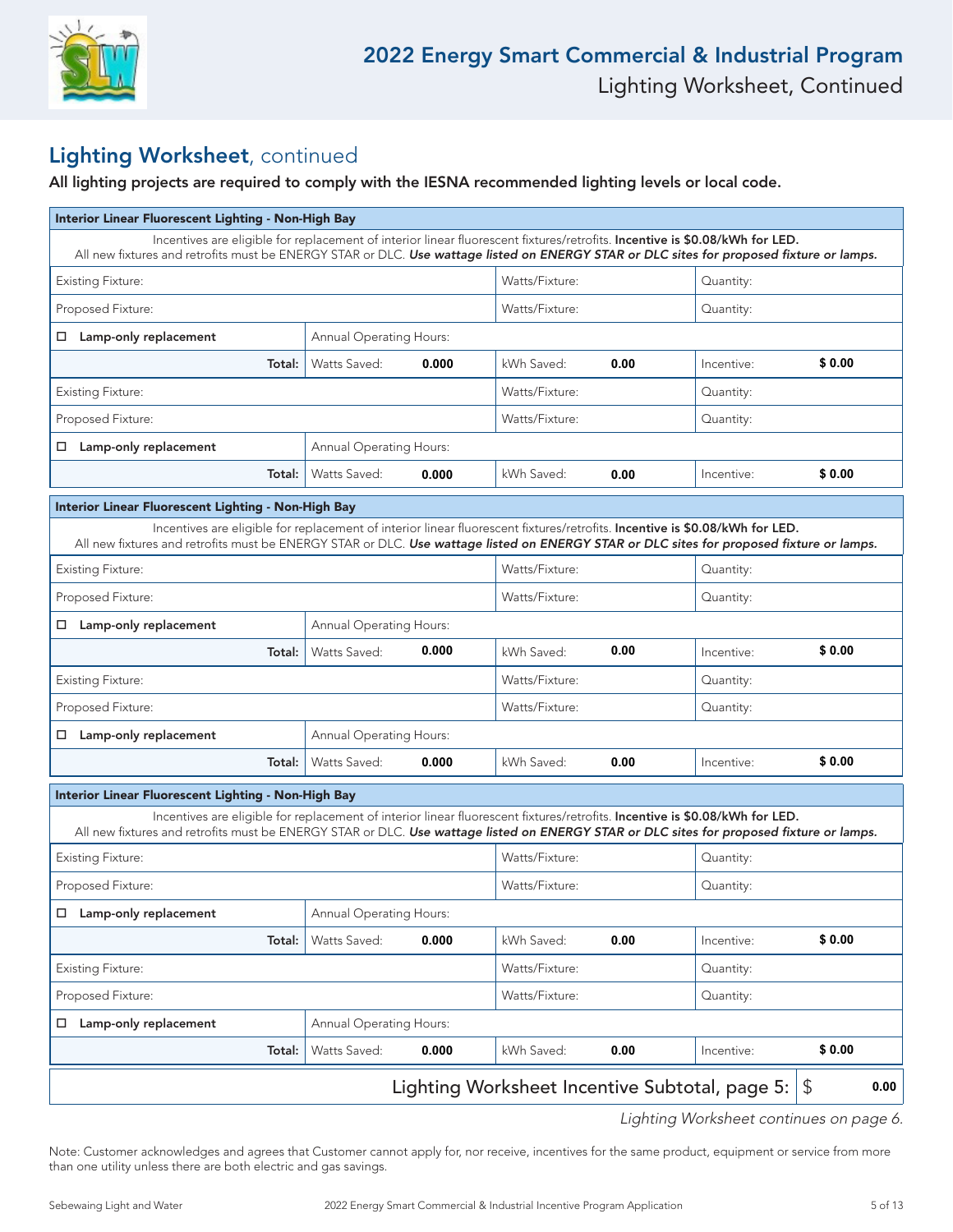

### Lighting Worksheet, continued

### All lighting projects are required to comply with the IESNA recommended lighting levels or local code.

| Interior Lighting - All High Bay Lighting, 15 feet and above for ceiling height                                          |                                                                                                                                                                                                                                                                                                                                                                   |                                                                                                                                                                                                                                                                                                                                                                                                                                                                                                                                                                                                     |            |  |  |  |
|--------------------------------------------------------------------------------------------------------------------------|-------------------------------------------------------------------------------------------------------------------------------------------------------------------------------------------------------------------------------------------------------------------------------------------------------------------------------------------------------------------|-----------------------------------------------------------------------------------------------------------------------------------------------------------------------------------------------------------------------------------------------------------------------------------------------------------------------------------------------------------------------------------------------------------------------------------------------------------------------------------------------------------------------------------------------------------------------------------------------------|------------|--|--|--|
|                                                                                                                          | Incentives are eligible for replacing High Bay Fixtures with interior High Bay Linear Fluorescent (T5/T8), Induction or LED. Existing wattages used must<br>come off of the Standard Wattage Table on page 4. Incentive is \$0.30 per watt reduced. All new fixtures and retrofits must be DLC.<br>Use wattage listed on DLC sites for proposed fixture or lamps. |                                                                                                                                                                                                                                                                                                                                                                                                                                                                                                                                                                                                     |            |  |  |  |
| <b>Existing Fixture:</b>                                                                                                 |                                                                                                                                                                                                                                                                                                                                                                   | Watts/Fixture:                                                                                                                                                                                                                                                                                                                                                                                                                                                                                                                                                                                      | Quantity:  |  |  |  |
| Proposed Fixture:                                                                                                        |                                                                                                                                                                                                                                                                                                                                                                   | Watts/Fixture:                                                                                                                                                                                                                                                                                                                                                                                                                                                                                                                                                                                      | Quantity:  |  |  |  |
| □ Lamp-only replacement                                                                                                  | Total:                                                                                                                                                                                                                                                                                                                                                            | Watts Saved:                                                                                                                                                                                                                                                                                                                                                                                                                                                                                                                                                                                        | Incentive: |  |  |  |
| <b>Existing Fixture:</b>                                                                                                 |                                                                                                                                                                                                                                                                                                                                                                   | Watts/Fixture:                                                                                                                                                                                                                                                                                                                                                                                                                                                                                                                                                                                      | Quantity:  |  |  |  |
| Proposed Fixture:                                                                                                        |                                                                                                                                                                                                                                                                                                                                                                   | Watts/Fixture:                                                                                                                                                                                                                                                                                                                                                                                                                                                                                                                                                                                      | Quantity:  |  |  |  |
| $\Box$ Lamp-only replacement                                                                                             | Total:                                                                                                                                                                                                                                                                                                                                                            | Watts Saved:                                                                                                                                                                                                                                                                                                                                                                                                                                                                                                                                                                                        | Incentive: |  |  |  |
| <b>Existing Fixture:</b>                                                                                                 |                                                                                                                                                                                                                                                                                                                                                                   | Watts/Fixture:                                                                                                                                                                                                                                                                                                                                                                                                                                                                                                                                                                                      | Quantity:  |  |  |  |
| Proposed Fixture:                                                                                                        |                                                                                                                                                                                                                                                                                                                                                                   | Watts/Fixture:                                                                                                                                                                                                                                                                                                                                                                                                                                                                                                                                                                                      | Quantity:  |  |  |  |
| □ Lamp-only replacement                                                                                                  | Total:                                                                                                                                                                                                                                                                                                                                                            | Watts Saved:                                                                                                                                                                                                                                                                                                                                                                                                                                                                                                                                                                                        | Incentive: |  |  |  |
| <b>Existing Fixture:</b>                                                                                                 |                                                                                                                                                                                                                                                                                                                                                                   | Watts/Fixture:                                                                                                                                                                                                                                                                                                                                                                                                                                                                                                                                                                                      | Quantity:  |  |  |  |
| Proposed Fixture:                                                                                                        |                                                                                                                                                                                                                                                                                                                                                                   | Watts/Fixture:                                                                                                                                                                                                                                                                                                                                                                                                                                                                                                                                                                                      | Quantity:  |  |  |  |
| □ Lamp-only replacement                                                                                                  | Total:                                                                                                                                                                                                                                                                                                                                                            | Watts Saved:                                                                                                                                                                                                                                                                                                                                                                                                                                                                                                                                                                                        | Incentive: |  |  |  |
| <b>Exterior Lighting</b>                                                                                                 |                                                                                                                                                                                                                                                                                                                                                                   |                                                                                                                                                                                                                                                                                                                                                                                                                                                                                                                                                                                                     |            |  |  |  |
|                                                                                                                          |                                                                                                                                                                                                                                                                                                                                                                   | Incentives are eligible for the replacement or retrofit of an exterior fixture with an induction, LED, or T8/T5 linear fluorescent fixtures which have a reduced<br>input wattage of at least 40%. Incentives are per fixture and are based on the nominal lamp wattage of the original fixture. Incentive is for fixtures that<br>operate less than 24 hours per day. Existing wattages must come off of the Standard Wattage Table on page 4. Incentive is \$0.35 per watt reduced.<br>All new fixtures and retrofits must be DLC. Use wattage listed on DLC sites for proposed fixture or lamps. |            |  |  |  |
| <b>Existing Fixture:</b>                                                                                                 |                                                                                                                                                                                                                                                                                                                                                                   | Watts/Fixture:                                                                                                                                                                                                                                                                                                                                                                                                                                                                                                                                                                                      | Quantity:  |  |  |  |
| Proposed Fixture:                                                                                                        |                                                                                                                                                                                                                                                                                                                                                                   | Watts/Fixture:                                                                                                                                                                                                                                                                                                                                                                                                                                                                                                                                                                                      | Quantity:  |  |  |  |
|                                                                                                                          | Total:                                                                                                                                                                                                                                                                                                                                                            | Watts Saved:                                                                                                                                                                                                                                                                                                                                                                                                                                                                                                                                                                                        | Incentive: |  |  |  |
| <b>Existing Fixture:</b>                                                                                                 |                                                                                                                                                                                                                                                                                                                                                                   | Watts/Fixture:                                                                                                                                                                                                                                                                                                                                                                                                                                                                                                                                                                                      | Quantity:  |  |  |  |
| Proposed Fixture:                                                                                                        |                                                                                                                                                                                                                                                                                                                                                                   | Watts/Fixture:                                                                                                                                                                                                                                                                                                                                                                                                                                                                                                                                                                                      | Quantity:  |  |  |  |
|                                                                                                                          | Total:                                                                                                                                                                                                                                                                                                                                                            | Watts Saved:                                                                                                                                                                                                                                                                                                                                                                                                                                                                                                                                                                                        | Incentive: |  |  |  |
| <b>Existing Fixture:</b>                                                                                                 |                                                                                                                                                                                                                                                                                                                                                                   | Watts/Fixture:                                                                                                                                                                                                                                                                                                                                                                                                                                                                                                                                                                                      | Quantity:  |  |  |  |
| Proposed Fixture:                                                                                                        |                                                                                                                                                                                                                                                                                                                                                                   | Watts/Fixture:                                                                                                                                                                                                                                                                                                                                                                                                                                                                                                                                                                                      | Quantity:  |  |  |  |
|                                                                                                                          | Total:                                                                                                                                                                                                                                                                                                                                                            | Watts Saved:                                                                                                                                                                                                                                                                                                                                                                                                                                                                                                                                                                                        | Incentive: |  |  |  |
| <b>Existing Fixture:</b>                                                                                                 |                                                                                                                                                                                                                                                                                                                                                                   | Watts/Fixture:                                                                                                                                                                                                                                                                                                                                                                                                                                                                                                                                                                                      | Quantity:  |  |  |  |
| Proposed Fixture:                                                                                                        |                                                                                                                                                                                                                                                                                                                                                                   | Watts/Fixture:                                                                                                                                                                                                                                                                                                                                                                                                                                                                                                                                                                                      | Quantity:  |  |  |  |
|                                                                                                                          | Total:                                                                                                                                                                                                                                                                                                                                                            | Watts Saved:                                                                                                                                                                                                                                                                                                                                                                                                                                                                                                                                                                                        | Incentive: |  |  |  |
| Lighting Worksheet Incentive Subtotal, page 6:<br>0.30<br>\$<br><b>Lighting Worksheet Incentive TOTAL:</b><br>\$<br>0.30 |                                                                                                                                                                                                                                                                                                                                                                   |                                                                                                                                                                                                                                                                                                                                                                                                                                                                                                                                                                                                     |            |  |  |  |
|                                                                                                                          |                                                                                                                                                                                                                                                                                                                                                                   |                                                                                                                                                                                                                                                                                                                                                                                                                                                                                                                                                                                                     |            |  |  |  |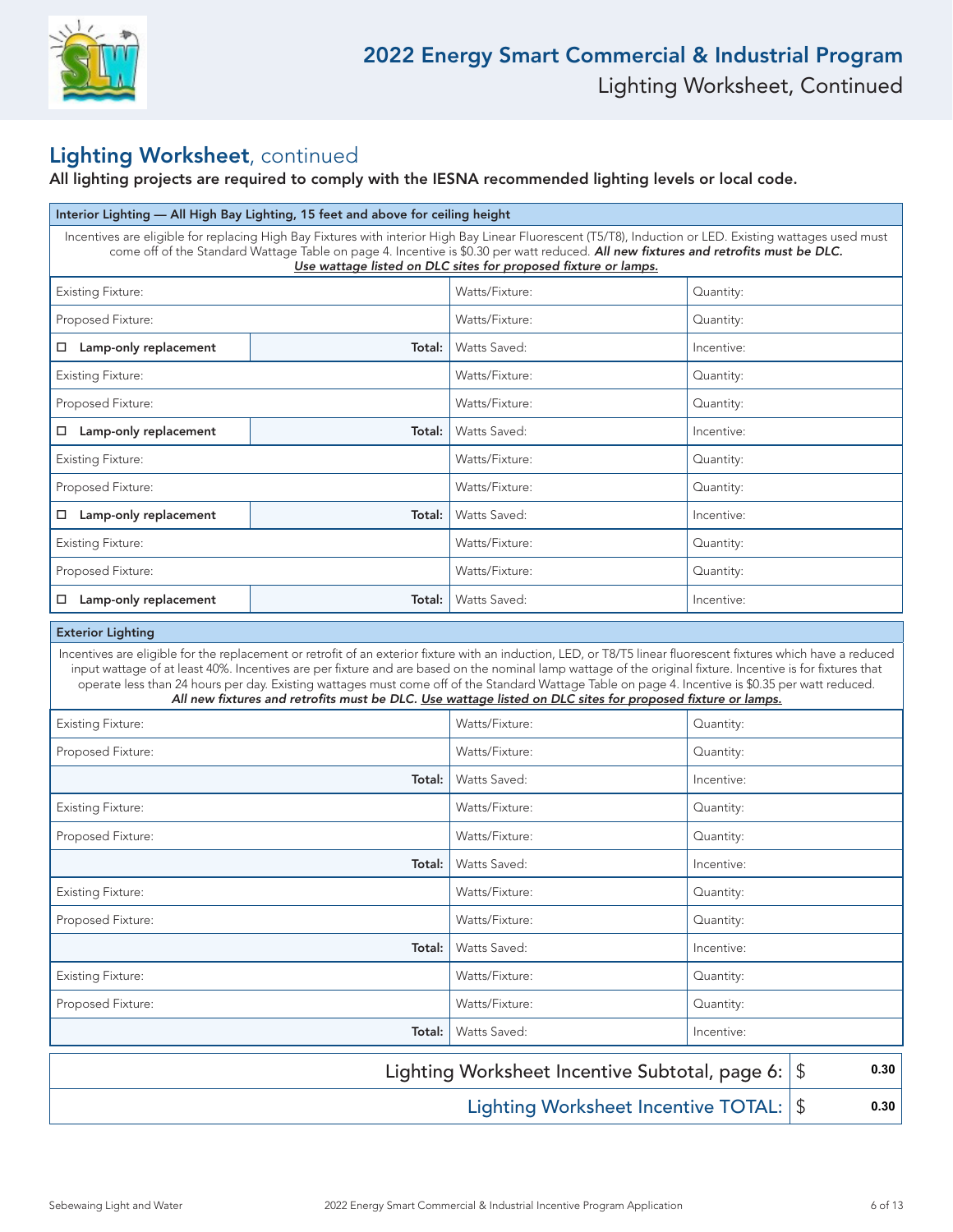

### Controls Worksheet

| Measure                                                                                                                                                                                                                                                                              | Specifications                                                                                                                                                                                                                                                                                                                                        | Quantity | $$/$ Unit             | Total |
|--------------------------------------------------------------------------------------------------------------------------------------------------------------------------------------------------------------------------------------------------------------------------------------|-------------------------------------------------------------------------------------------------------------------------------------------------------------------------------------------------------------------------------------------------------------------------------------------------------------------------------------------------------|----------|-----------------------|-------|
| <b>HVAC Controls</b>                                                                                                                                                                                                                                                                 |                                                                                                                                                                                                                                                                                                                                                       |          |                       |       |
| <b>Building Temperature Controls</b>                                                                                                                                                                                                                                                 | Must control central AC and replace a non-programmable<br>building management system. The new system must<br>offer time of day controls and a minimum temperature<br>setback of 8 degrees (heating/cooling).                                                                                                                                          |          | \$45/1,000<br>sq ft   |       |
| <b>Optimized Snow Melt Controls</b>                                                                                                                                                                                                                                                  | Snow melt system must shut down completely when no<br>precipitation is present. Controller must monitor forecasts<br>and raise the slab temperature to 32 deg F eight hours before<br>expected precipitation. A Slab moisture sensor must be used<br>to signal controller to raise slab temperature to 40 degrees F<br>when precipitation is present. |          | \$9/<br>1,000 sq ft   |       |
| Occupancy Sensor Control for HVAC                                                                                                                                                                                                                                                    | Installation of new controls to an existing EMS system which<br>automatically switched the HVAC system to occupied and<br>unoccupied mode based on occupancy sensors. Provide<br>wiring schematic at the time of submitting pre-approval.                                                                                                             |          | \$30 / 1,000<br>sq ft |       |
| Constant Volume AHU to VAV                                                                                                                                                                                                                                                           | Converting constant volume air handling system to a variable<br>air volume. Must have reheat and supply at least four zones.                                                                                                                                                                                                                          |          | \$450/<br>1,000 sq ft |       |
| Air Side Economizer                                                                                                                                                                                                                                                                  | Available for air handling units supplying air conditioning<br>which have inoperable economizer controls.                                                                                                                                                                                                                                             |          | \$10/1,000<br>sq ft   |       |
| Critical Zone Reset Control                                                                                                                                                                                                                                                          | Available for existing VAV air handling systems which add<br>critical zone reset (static pressure reset) controls. At a<br>minimum, airflow at each VAV box must be monitored and<br>adjust control sequences must be in accordance to ASHRAE 90.1.                                                                                                   |          | \$20/1,000<br>sq ft   |       |
| Hotel GREM Controls - A/C with Electric Heat                                                                                                                                                                                                                                         | For sensors which automatically control HVAC equipment.<br>Incentive is for new controls only and is offered per room installed.                                                                                                                                                                                                                      |          | \$65 / Unit           |       |
| Hotel GREM Controls - A/C with Gas Heat                                                                                                                                                                                                                                              |                                                                                                                                                                                                                                                                                                                                                       |          | \$10 / Unit           |       |
| <b>Lighting Controls</b>                                                                                                                                                                                                                                                             |                                                                                                                                                                                                                                                                                                                                                       |          |                       |       |
| Interior Occupancy Sensors which control < 500W                                                                                                                                                                                                                                      | Sensors which automatically turn lights on when occupancy<br>is detected and automatically turn lights off when no                                                                                                                                                                                                                                    |          | \$20/<br>Sensor       |       |
| Interior Occupancy Sensors which control > 500W                                                                                                                                                                                                                                      | movement is detected after a set length of time. Cannot<br>be used in conjunction with instant start ballast.                                                                                                                                                                                                                                         |          | \$50/<br>Sensor       |       |
| Exterior Occupancy Sensors with Daylight Sensor                                                                                                                                                                                                                                      | Sensors which automatically turn lights on when occupancy<br>is detected and automatically turn lights off when no<br>movement is detected after a set length of time.                                                                                                                                                                                |          | \$20/<br>Sensor       |       |
| Interior Daylight Harvesting Sensor                                                                                                                                                                                                                                                  | The controls can be on/off, stepped or dimming and must vary<br>the light output based on the level of sunlight received. The<br>floor plan and control schedule must be submitted. Cannot be<br>used with occupancy sensor.                                                                                                                          |          | \$0.09/<br>sq ft      |       |
| Interior Central Lighting Control                                                                                                                                                                                                                                                    | For systems that utilize building automation to<br>control the lights based on a set schedule. Incentive<br>for occupancy sensors or daylight sensor controls<br>cannot be received on the same fixtures.<br>Control schedule and floor plans must be submitted.                                                                                      |          | \$0.06/<br>sq ft      |       |
| <b>Computer Controls</b>                                                                                                                                                                                                                                                             |                                                                                                                                                                                                                                                                                                                                                       |          |                       |       |
| New installation must allow centralized control at the server<br>\$8 / PC<br>level of the power management settings (sleep mode and<br>Network Power Management Software<br>shutdown) of desktop computers on a distributed network and<br>controlled<br>must report energy savings. |                                                                                                                                                                                                                                                                                                                                                       |          |                       |       |
|                                                                                                                                                                                                                                                                                      | Controls Worksheet Incentive TOTAL:                                                                                                                                                                                                                                                                                                                   |          | \$                    |       |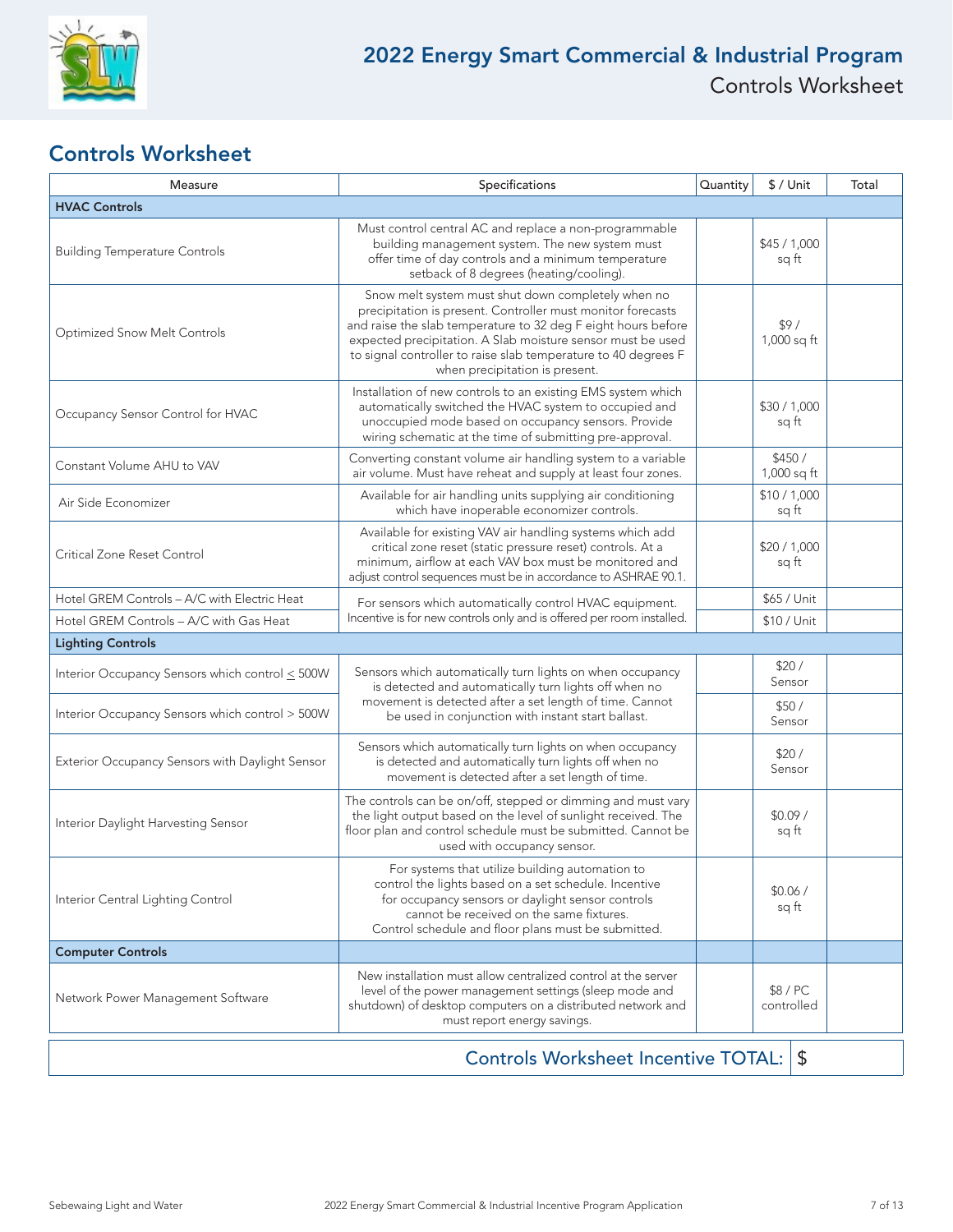

### Compressed Air Worksheet

| Measure                                             | Specs                                                                                                                           | Quantity | $$/$ Unit      | Total |
|-----------------------------------------------------|---------------------------------------------------------------------------------------------------------------------------------|----------|----------------|-------|
| <b>Compressed Air Equipment</b>                     |                                                                                                                                 |          |                |       |
| VSD Air Compressor (< 301 HP)                       | Replacement of constant speed<br>compressor with rotary screw<br>compressor controlled by a VSD.                                |          | \$150 / HP     |       |
| Refrigerated Cycling Thermal Mass Air Dryer         | Available for replacing a non-cycling                                                                                           |          |                |       |
| Variable Speed Air Dryer                            | refrigerated air dryer with a cycling<br>refrigerated dryer of equal capacity.                                                  |          | \$2 / SCFM     |       |
| Dew-Point Sensor Control for Desiccant<br>Dryer     | Available for replacing a desiccant dryer<br>without a dew point sensor with a<br>desiccant dryer with a dew point sensor.      |          | \$5 / SCFM     |       |
| <b>Engineered Nozzles</b>                           | A new compressed air nozzle<br>installed on an open pipe or tube.                                                               |          | \$150 / Nozzle |       |
| Flow Controller                                     | The actual air compressor discharge<br>pressure set point must be reduced by 5 psig,<br>must be a minimum of 50 horsepower.     |          | \$10.00 / HP   |       |
| Variable Displacement Air Compressor                | New variable displacement screw<br>compressor replacing a screw compressor<br>with modulating or load/no load control.          |          | \$35/HP        |       |
| Desiccant to Refrigerated Air Dryer                 | New externally heated or blower purge<br>air dryer replacing a desiccant dryer. Not allowed<br>on inlet modulating compressors. |          | \$4 / SCFM     |       |
| Heat of Compression Air Dryer                       | Waste heat from oil-free air compressor<br>used to regenerate desiccant dryer.                                                  |          | \$4 / SCFM     |       |
|                                                     | Existing: $\leq 1$ gal/cfm to new $\geq 3$ gal/cfm                                                                              |          | \$50/HP        |       |
| Compressed Air Storage Tank                         | Existing: $\leq$ 3 gal/cfm to new $\geq$ 5 gal/cfm                                                                              |          | \$50/HP        |       |
|                                                     | Existing: $\leq$ 5 gal/cfm to new $\geq$ 10 gal/cfm                                                                             |          | \$30/HP        |       |
| Air Compressor Outside Air Intake                   | Ducted outside air must<br>provide compressed air supply.                                                                       |          | \$8.50 / HP    |       |
| Low Pressure Drop Air Filters for<br>Compressed Air | New low pressure drop filter (PSID $\leq$ 1 initial<br>differential) replacing a standard coalescing filter.                    |          | \$5/HP         |       |
| No-loss Drains - Compressed Air                     | Replacing manual or timer drains.                                                                                               |          | \$150 / Drain  |       |

#### Compressed Air Energy Audit and Leak Reduction

Incentives are available for the repair of a minimum of 50% of leaks by CFM documented in a leak audit of a compressed air system which was performed by a qualified, independent contractor. Customer or contractor can repair the leaks. Pre-approval is required prior to repairing leaks.

#### To qualify for pre-approval: To receive incentive payment:

Submit evidence of the compressed air audit leaks utilizing a

- spreadsheet detailing:
- $\square$  Date of inspection.
- □ The leak locations.
- □ Estimated size of leak by volume (SCFM).
- $\square$  Secure a tag at each leak location stating data above.
- $\Box$  A pre-inspection may be required by a MPPA advisor.
- $\square$  Upon pre-approval, a reservation letter stating the incentive amount will be sent to the customer and trade ally. The leaks can then be fixed.

Submit payment form, invoice and evidence of the compressed air leaks utilizing a spreadsheet and notes on tags detailing:  $\Box$  Date of repair.

- $\square$  The leak locations.
- $\square$  Name of person who completed the repair.
- $\square$  Leave updated tags in place for up to 30 days or until post inspection is performed.

|                                                                              |                           | Compressed Air Worksheet Incentive TOTAL: \$ |  |
|------------------------------------------------------------------------------|---------------------------|----------------------------------------------|--|
| Compressed Air Leak Audit AND Repair<br>of 50% of Documented Leaks by Volume | $\Box$ VSD $\Box$ Non-VSD | \$15/HP                                      |  |

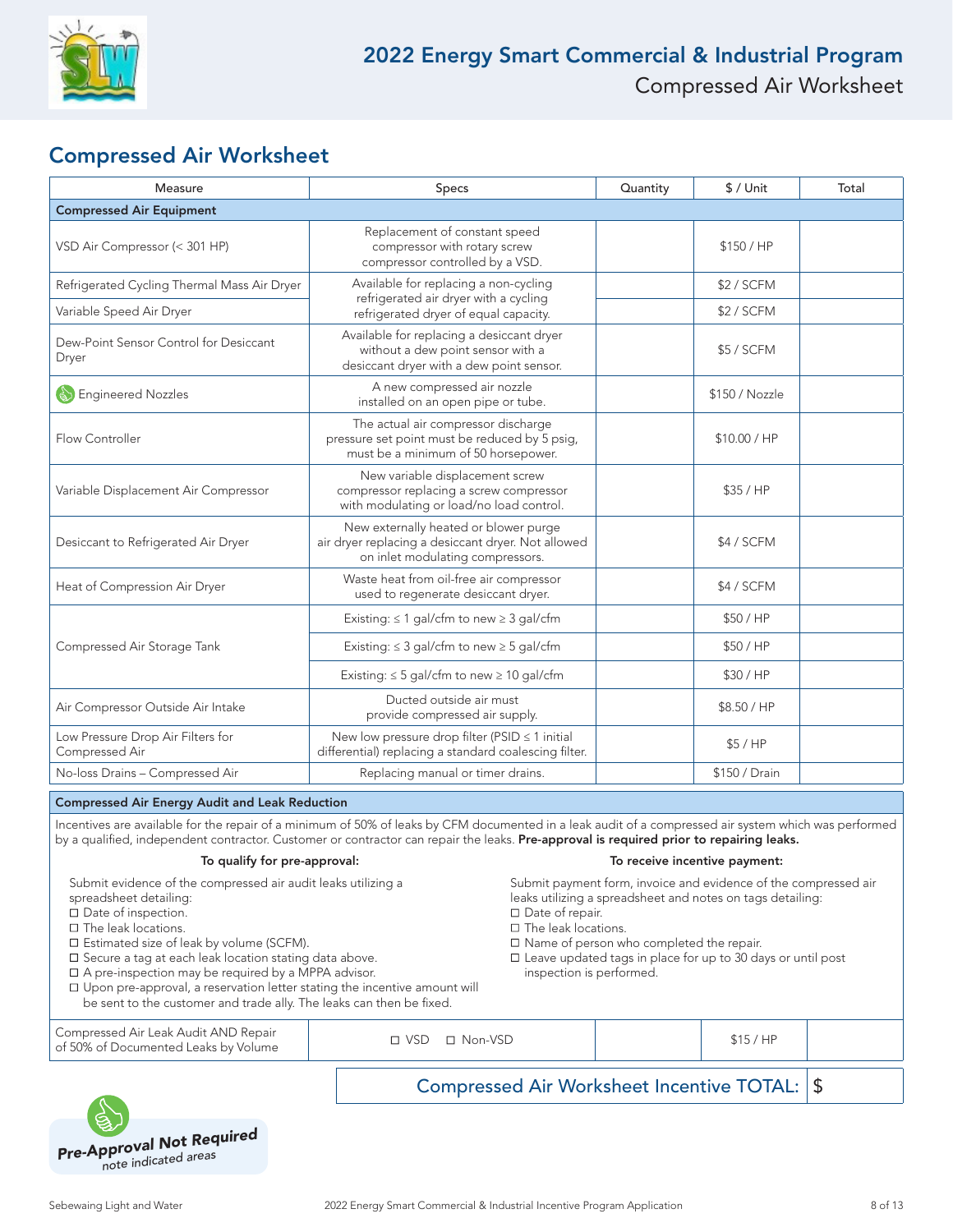

### Mechanical Worksheet

#### Variable Frequency Drives (VFD) - HVAC

|                                              | Drives must be added to existing pumping or air handling applications related to HVAC or for process pumping applications. VFDs must be<br>automatically controlled by a variable signal and have load diversity that will result in savings through motor speed variation. |                                                                                                                 |            |                                                  |          |                                                  |
|----------------------------------------------|-----------------------------------------------------------------------------------------------------------------------------------------------------------------------------------------------------------------------------------------------------------------------------|-----------------------------------------------------------------------------------------------------------------|------------|--------------------------------------------------|----------|--------------------------------------------------|
|                                              | $\bullet$ Annual hours must be $\geq 1800$ hours                                                                                                                                                                                                                            | To qualify for Process equipment:<br>• Motor Size must be ≤ 50 HP<br>• Annual hours must be $\geq 2,000$ hours. |            |                                                  |          |                                                  |
|                                              | Redundant units, soft start, back-up units and replacements of existing VFDs do not qualify.                                                                                                                                                                                |                                                                                                                 |            |                                                  |          |                                                  |
| <b>VFD Application</b>                       |                                                                                                                                                                                                                                                                             |                                                                                                                 | <b>HP</b>  | Incentive Per HP                                 | Quantity | <b>Incentive Total</b><br>(HP x Incentive x Qty) |
| HVAC Fan                                     |                                                                                                                                                                                                                                                                             |                                                                                                                 |            | \$60/HP                                          |          |                                                  |
| <b>HVAC Fan</b>                              |                                                                                                                                                                                                                                                                             |                                                                                                                 |            | \$60/HP                                          |          |                                                  |
| <b>HVAC Pump</b>                             |                                                                                                                                                                                                                                                                             |                                                                                                                 |            | \$75/HP                                          |          |                                                  |
| <b>HVAC Pump</b>                             |                                                                                                                                                                                                                                                                             |                                                                                                                 |            | \$75/HP                                          |          |                                                  |
| Process Fan                                  |                                                                                                                                                                                                                                                                             |                                                                                                                 |            | \$75/HP                                          |          |                                                  |
| Process Fan                                  |                                                                                                                                                                                                                                                                             |                                                                                                                 |            | \$75/HP                                          |          |                                                  |
| Process Pump                                 |                                                                                                                                                                                                                                                                             |                                                                                                                 |            | \$75/HP                                          |          |                                                  |
| Process Pump                                 |                                                                                                                                                                                                                                                                             |                                                                                                                 |            | \$75/HP                                          |          |                                                  |
| <b>ECM Pump</b>                              |                                                                                                                                                                                                                                                                             |                                                                                                                 |            | \$100 / HP                                       |          |                                                  |
| <b>ECM Pump</b>                              |                                                                                                                                                                                                                                                                             |                                                                                                                 |            | \$100 / HP                                       |          |                                                  |
| <b>Computer Room Air Conditioning (CRAC)</b> |                                                                                                                                                                                                                                                                             |                                                                                                                 |            |                                                  |          |                                                  |
|                                              | <b>CRAC Unit Measure</b>                                                                                                                                                                                                                                                    |                                                                                                                 | SIZE (MBH) | Incentive                                        | Quantity | <b>Incentive Total</b>                           |
|                                              | $<$ 65 MBH; min SCOP = 2.2                                                                                                                                                                                                                                                  |                                                                                                                 |            |                                                  |          |                                                  |
| High Efficiency CRAC Unit                    | $65 \leq \text{MBH} \leq 240$ ; min SCOP = 2.1                                                                                                                                                                                                                              |                                                                                                                 |            | \$14 / MBH                                       |          |                                                  |
|                                              | $>$ 240 MBH; min SCOP = 1.9                                                                                                                                                                                                                                                 |                                                                                                                 |            |                                                  |          |                                                  |
|                                              | $< 65$ MBH                                                                                                                                                                                                                                                                  |                                                                                                                 |            |                                                  |          |                                                  |
| <b>CRAC Unit Economizer</b>                  | $65 \leq \text{MBH} \leq 240$                                                                                                                                                                                                                                               |                                                                                                                 |            | \$35 / MBH                                       |          |                                                  |
|                                              | $>$ 240 MBH                                                                                                                                                                                                                                                                 |                                                                                                                 |            |                                                  |          |                                                  |
|                                              | <b>CRAC Unit Measure</b>                                                                                                                                                                                                                                                    |                                                                                                                 | SIZE (HP)  | Incentive                                        | Quantity | <b>Incentive Total</b>                           |
| VFD on Existing CRAC Unit Process Fans       |                                                                                                                                                                                                                                                                             |                                                                                                                 |            | \$150 / HP                                       |          |                                                  |
| Data Room Hot/Cold                           | Return Air Temp Increase ≥ 5°F                                                                                                                                                                                                                                              |                                                                                                                 |            | \$10 / MBH                                       |          |                                                  |
| Aisle Configuration                          | Return Air Temp Increase ≥ 10°F                                                                                                                                                                                                                                             |                                                                                                                 |            | \$20 / MBH                                       |          |                                                  |
|                                              |                                                                                                                                                                                                                                                                             |                                                                                                                 |            | Mechanical Worksheet Incentive Subtotal, page 9: |          | \$                                               |

Mechanical Worksheet continues on page 10.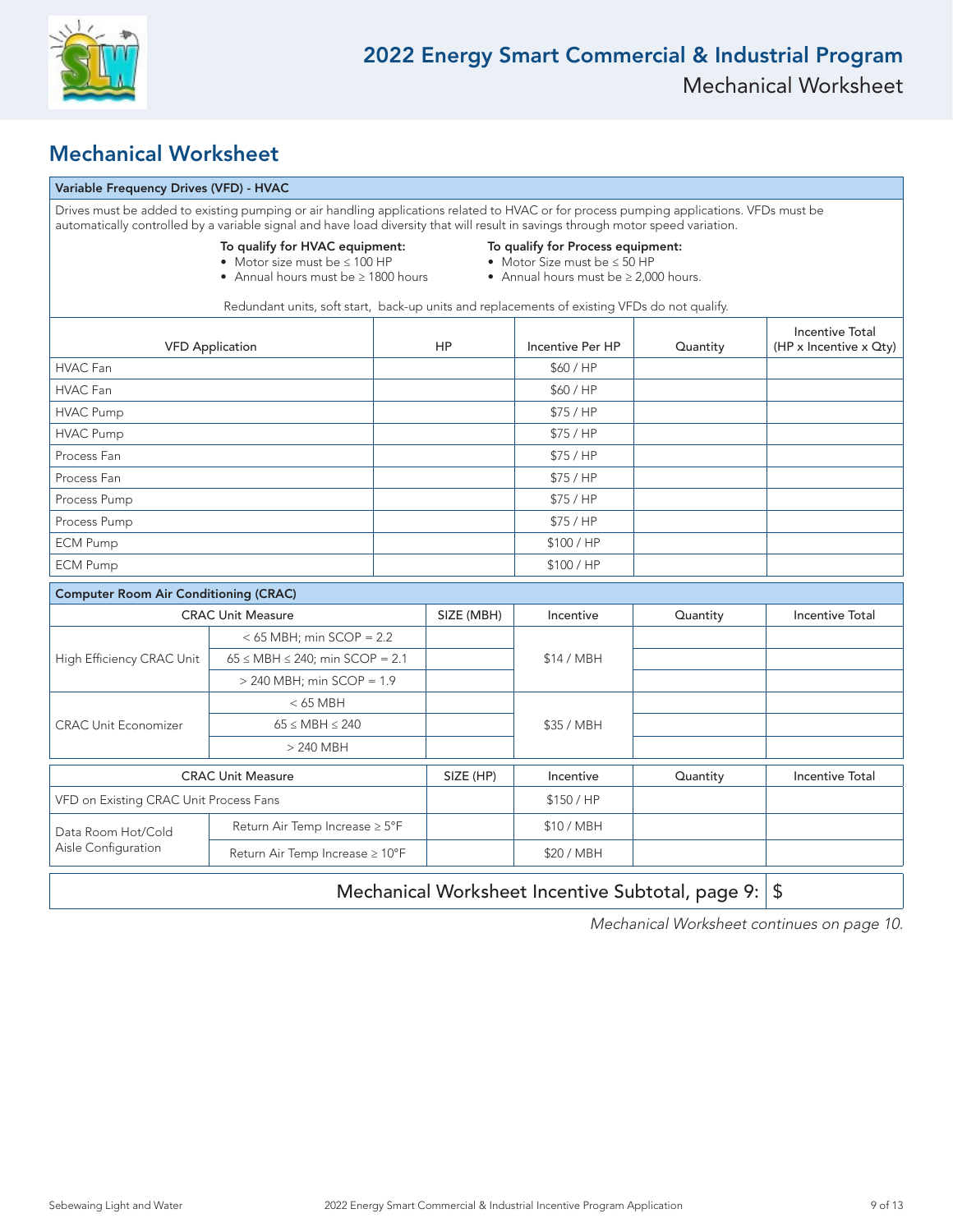

## Mechanical Worksheet, continued

|                                                                                                                                                                                   | Measure                       | <b>Heat Pump Specs</b>                                                                            | <b>AC Specs</b>              | Tons     |              | Quantity  | $$/$ Unit            | Total |
|-----------------------------------------------------------------------------------------------------------------------------------------------------------------------------------|-------------------------------|---------------------------------------------------------------------------------------------------|------------------------------|----------|--------------|-----------|----------------------|-------|
| <b>Central Packaged/Split System Replacement</b>                                                                                                                                  |                               |                                                                                                   |                              |          |              |           |                      |       |
|                                                                                                                                                                                   | $\leq$ 5.4 Tons               | 15 SEER<br><b>HPSF 8.5</b>                                                                        | 14 SEER                      |          |              |           | $$50/$ (Ton x Qty)   |       |
| Air<br>Conditioner/<br>Air-Source<br>Heat Pump                                                                                                                                    | $\leq$ 11.25 Tons             | 11.8 EER<br>12.8 IEER<br>3.4 COP                                                                  | 12.4 EER<br>17.8 IEER        |          |              |           | \$50/ (Ton x Qty)    |       |
|                                                                                                                                                                                   | $\leq$ 20 Tons                | 10.9 EER<br><b>12.0 IEER</b><br>3.3 COP                                                           | 12.5 EER<br>16.8 IEER        |          |              |           | \$50/ (Ton x Qty)    |       |
|                                                                                                                                                                                   | $\leq 63.3$ Tons              | 10.3 EER<br>12.1 IEER<br>3.2 COP                                                                  | 10.6 EER<br><b>12.1 IEER</b> |          |              |           | $$50/$ (Ton x Qty)   |       |
|                                                                                                                                                                                   | $> 63.3$ Tons                 | 10.3 EER<br><b>12.1 IEER</b><br>3.2 COP                                                           | 10.2 EER                     |          |              |           | \$50/ (Ton x Qty)    |       |
|                                                                                                                                                                                   | Measure                       | FL Specs                                                                                          | <b>IPLV Specs</b>            | Tons     |              | Quantity  | $$/$ Unit            | Total |
| <b>HVAC Chiller Replacement</b>                                                                                                                                                   |                               |                                                                                                   |                              |          |              |           |                      |       |
| Incentives are not available for back-up or redundant chillers. Qualification and incentive<br>based on ratings at AHRI Conditions. Must meet full-load (FL) OR part-load (IPLV). |                               |                                                                                                   |                              |          |              |           |                      |       |
| Air-Cooled                                                                                                                                                                        | All Sizes                     | $\leq$ 1.14 kW/ton                                                                                | $\leq$ 0.71 kW/ton           |          |              |           | \$40 / Ton           |       |
| Water-                                                                                                                                                                            | $\leq$ 150 Tons               | $\leq$ 0.69 kW/ton<br>$\leq$ 0.46 kW/ton                                                          |                              |          |              |           | \$40 / Ton           |       |
| Cooled<br>Positive                                                                                                                                                                | $\leq 300$ Tons               | $\leq$ 0.63 kW/ton                                                                                | $\leq$ 0.41 kW/ton           |          |              |           | \$40 / Ton           |       |
| Displacement                                                                                                                                                                      | $>$ 300 and / $\leq$ 600 Tons | $\leq$ 0.58 kW/ton                                                                                | $\leq$ 0.38 kW/ton           |          |              |           | \$40 / Ton           |       |
| Water-                                                                                                                                                                            | $\leq$ 150 Tons               | $\leq$ 0.58 kW/ton                                                                                | $\leq$ 0.41 kW/ton           |          |              |           | \$40 / Ton           |       |
| Cooled                                                                                                                                                                            | $\leq 300$ Tons               | $\leq$ 0.58 kW/ton                                                                                | $\leq$ 0.37 kW/ton           |          |              |           | \$40 / Ton           |       |
| Centrifugal                                                                                                                                                                       | $\leq 600$ Tons               | $\leq$ 0.53 kW/ton                                                                                | $\leq$ 0.35 kW/ton           |          |              |           | \$40 / Ton           |       |
| Measure                                                                                                                                                                           |                               | Specs                                                                                             |                              | Quantity |              | $$/$ Unit | Total                |       |
| <b>HVAC Chiller Maintenance</b>                                                                                                                                                   |                               |                                                                                                   |                              |          |              |           |                      |       |
| Air-Cooled & Water-Cooled<br>Chiller Tune-Up                                                                                                                                      |                               | Chiller must be $\leq 20$ Tons.<br>Eligible every 2 years.                                        |                              |          |              |           | \$350 / Unit         |       |
| Cogged Belt Drive                                                                                                                                                                 |                               | Cogged belt replacing standard<br>V-shaped belt.                                                  |                              |          |              |           | \$5/HP               |       |
| Synchronous Belt Drive                                                                                                                                                            |                               | Synchronous belt replacing<br>standard V-shaped belt.                                             |                              |          |              |           | \$9/HP               |       |
| Measure                                                                                                                                                                           |                               | Specs                                                                                             |                              |          |              | Quantity  | $$/$ Unit            | Total |
| <b>Miscellaneous Equipment</b>                                                                                                                                                    |                               |                                                                                                   |                              |          |              |           |                      |       |
| High-Frequency Battery Charger                                                                                                                                                    |                               | Minimum power conversion efficiency of 92%.                                                       |                              |          | Qty:         |           |                      |       |
| (Fork Lifts Only)                                                                                                                                                                 |                               | Must replace either an existing Ferroresonant<br>or a silicon controlled rectifier (SCR) charger. |                              |          | # of Shifts: |           | \$100 / Unit / Shift |       |

| Mechanical Worksheet Incentive Subtotal, page 10:   \$ |      |
|--------------------------------------------------------|------|
| Mechanical Worksheet Incentive TOTAL: \$               | 0.00 |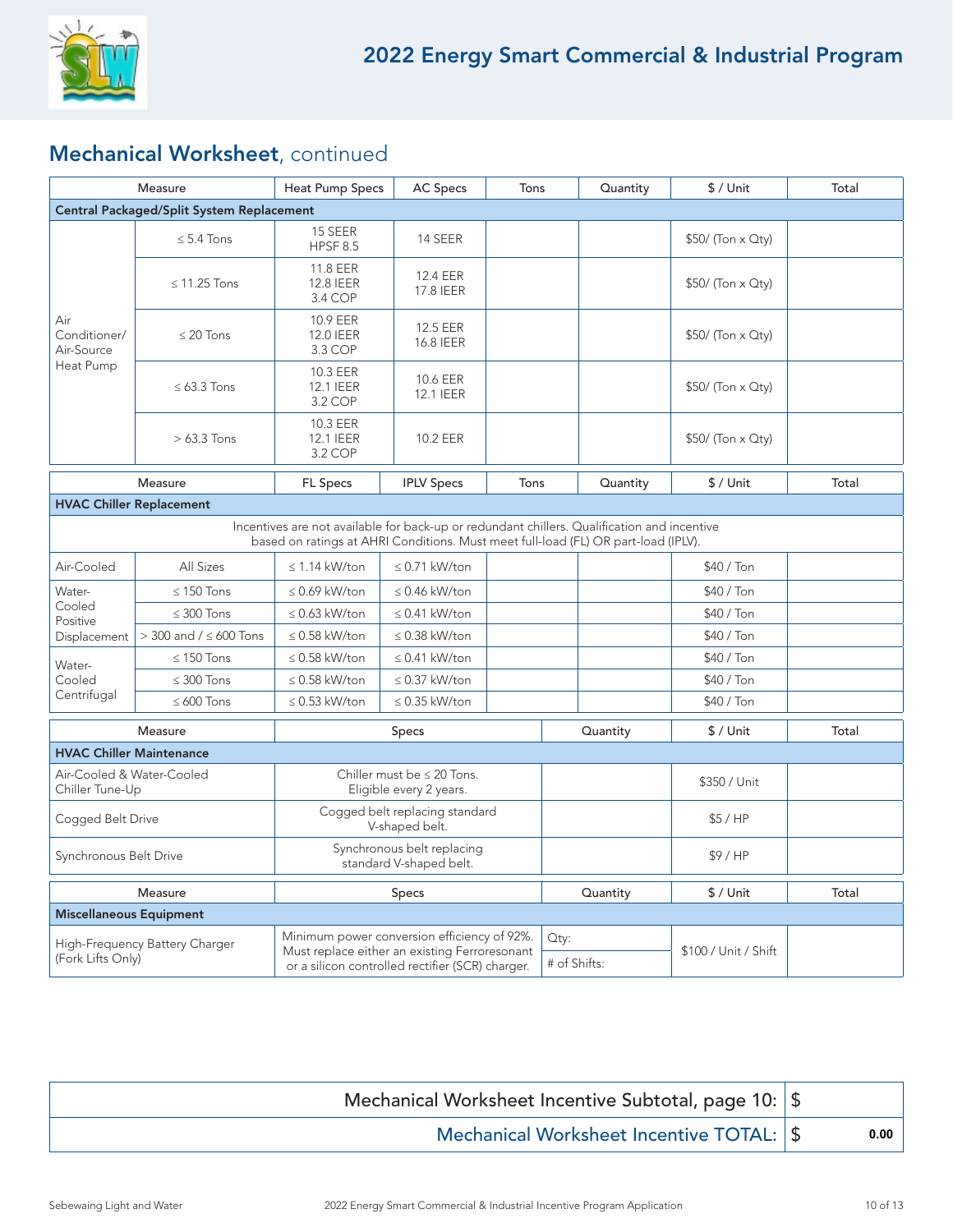

### Commercial Kitchen / Retail Worksheet

| Measure                                                                |                                                                                                                                                    | Specs                                                                                         | Quantity | <b>Product Information</b> |                 | \$ / Unit               | Total        |       |
|------------------------------------------------------------------------|----------------------------------------------------------------------------------------------------------------------------------------------------|-----------------------------------------------------------------------------------------------|----------|----------------------------|-----------------|-------------------------|--------------|-------|
| <b>Commercial Kitchen Systems</b>                                      |                                                                                                                                                    |                                                                                               |          |                            |                 |                         |              |       |
| ENERGY STAR® Steam Cooker                                              |                                                                                                                                                    | <b>Energy Star</b>                                                                            |          | # of pans:                 |                 | \$600 / Unit            |              |       |
| Energy Star Refrigerator<br>Check one:<br>□ Solid Door<br>□ Glass Door |                                                                                                                                                    | <b>Energy Star</b>                                                                            |          |                            | ft <sup>3</sup> | \$100 / Unit            |              |       |
| Energy Star Freezer<br>Check one:<br>□ Solid Door                      | □ Glass Door                                                                                                                                       | <b>Energy Star</b>                                                                            |          | ft <sup>3</sup>            |                 | \$100 / Unit            |              |       |
| Energy Star Ice Machine                                                |                                                                                                                                                    | <b>Energy Star</b>                                                                            |          | lbs/day                    |                 | \$400 / Unit            |              |       |
| Energy Star Fryer                                                      |                                                                                                                                                    | <b>Energy Star</b>                                                                            |          |                            |                 | \$80 / Unit             |              |       |
| Energy Star Hot Holding Cabinets                                       |                                                                                                                                                    | <b>Energy Star</b>                                                                            |          | ft <sup>3</sup>            |                 | \$200 / Unit            |              |       |
| Energy Star Commercial Dishwasher                                      |                                                                                                                                                    | <b>Energy Star</b>                                                                            |          |                            |                 | \$600 / Unit            |              |       |
| Measure                                                                |                                                                                                                                                    | Specs                                                                                         |          |                            | Quantity        |                         | $$/$ Unit    | Total |
| <b>Commercial Refrigeration Systems</b>                                |                                                                                                                                                    |                                                                                               |          |                            |                 |                         |              |       |
| LED Grocery Case Lighting                                              | Replace T12 or T8 with LED lighting.                                                                                                               |                                                                                               |          |                            |                 | \$40 / Door             |              |       |
| Recycling of Refrigerators                                             | Refrigerator must be used in a commercial setting.<br>Must be >15 and <40 cubic feet.                                                              |                                                                                               |          |                            |                 | \$50 / unit             |              |       |
| Occupancy Sensor for LED<br>Case Lighting                              | Sensors which automatically turn on LED<br>cooler lighting when motion is detected.                                                                |                                                                                               |          |                            |                 | \$10 / Door             |              |       |
| Walk-In or Case Cooler/Freezer ECM                                     | Replacement of PSC or shaded pole<br>motors with an ECM motor.                                                                                     |                                                                                               |          |                            |                 | \$100 / Motor           |              |       |
| No Heat Reach-In Case Doors                                            | Replace existing case door with special glass door that<br>requires no anti-sweat heat.                                                            |                                                                                               |          |                            |                 | \$150 / Door            |              |       |
| Cooler Strip Curtains                                                  | Installation of new curtains isolating a cold storage area.                                                                                        |                                                                                               |          |                            |                 | \$5 / ft <sup>2</sup>   |              |       |
| <b>Freezer Strip Curtains</b>                                          | Installation of new curtains<br>isolating a freezer storage area.                                                                                  |                                                                                               |          |                            |                 | \$25 / ft <sup>2</sup>  |              |       |
| Cooler/Freezer Door Gaskets                                            | Installation of new gaskets to reduce air<br>infiltration on a cooler or freezer door.                                                             |                                                                                               |          |                            |                 | \$2.50 / Linear<br>Foot |              |       |
| <b>Cooler Night Covers</b>                                             | Vertical covers designed for refrigerated display cases.<br>Incentive is based on linear length of cooler and<br>the time per day covers are used. |                                                                                               |          | Ft                         | Hr              | \$1 / Foot / Hour       |              |       |
| Anti-Sweat Heater Controls                                             |                                                                                                                                                    | Controls which monitor relative humidity and<br>turn off anti-sweat heaters when appropriate. |          |                            |                 |                         | \$80 / Door  |       |
| High Speed Door (Cooler-Dock)                                          |                                                                                                                                                    | High speed door replacing strip curtains<br>between a cooler space and dock space.            |          |                            |                 |                         | \$15 / Door  |       |
| High Speed Door (Cooler-Freezer)                                       |                                                                                                                                                    | High speed door replacing strip curtains<br>between a cooler space and freezer space.         |          |                            |                 |                         | \$70 / Door  |       |
| High Speed Door (Freezer-Dock)                                         |                                                                                                                                                    | High speed door replacing strip curtains<br>between a freezer space and dock space.           |          |                            |                 |                         | \$145 / Door |       |

Commercial Kitchen / Retail Worksheet Incentive TOTAL: | \$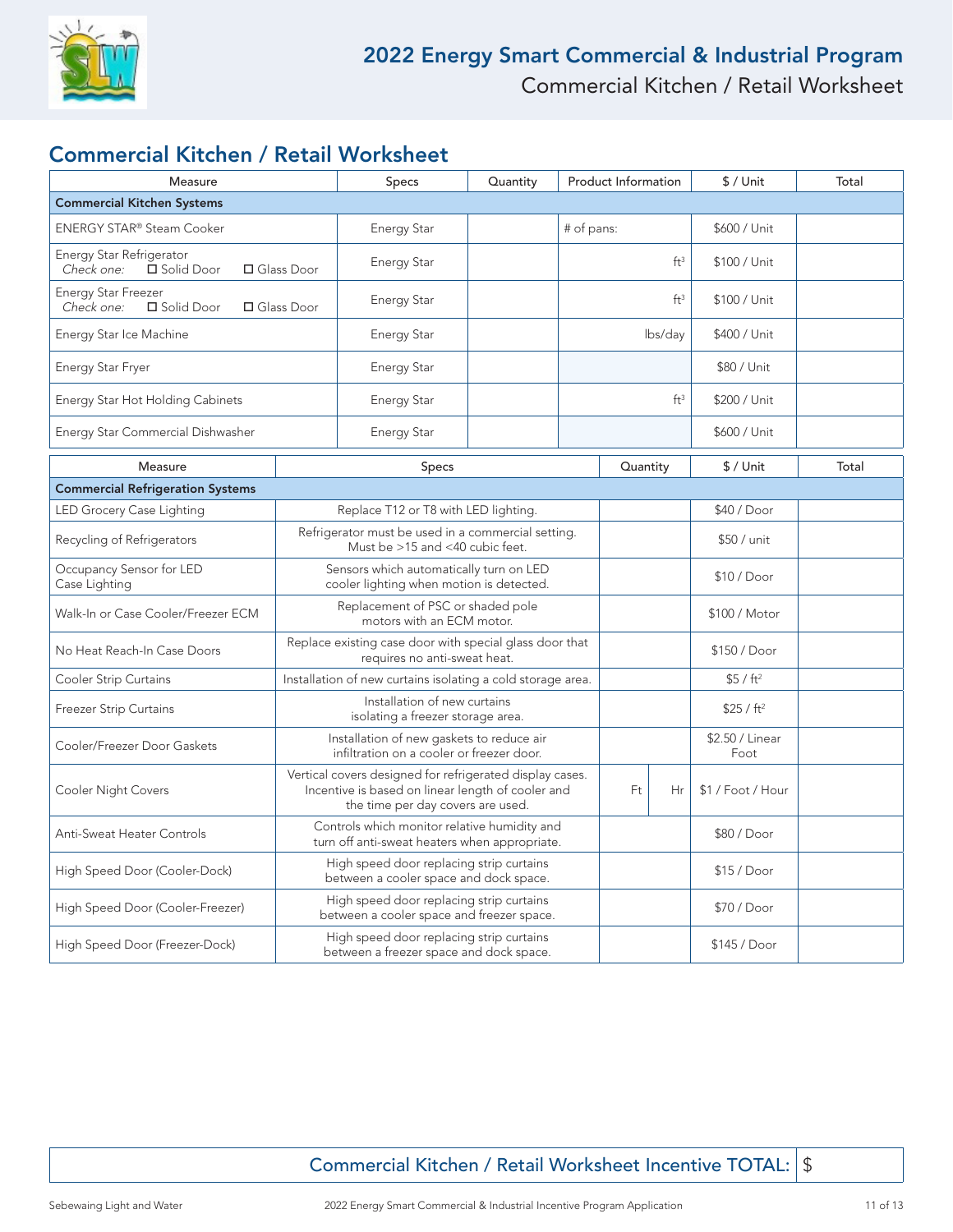

### Custom Worksheet

These incentives are available to customers for energy-saving measures that are not covered by the prescriptive portion of the program. Custom incentives are based on the first-year energy (kWh) savings.

| When applying for pre-approval of a custom project, you <b>must</b> submit the following items:                                                                                                                                             |                                        |
|---------------------------------------------------------------------------------------------------------------------------------------------------------------------------------------------------------------------------------------------|----------------------------------------|
| 1. Completed and signed Pre-Approval Agreement (page 2)<br>2. Completed Custom Worksheet (below)<br>3. Itemized quote/proposal for all related materials and any external labor<br>4. Manufacturer's specification sheets for all equipment | Custom Incentive Rate<br>$$0.10 /$ kWh |

| Custom Project - Item 1                    |                                |                                |                              |                                |                              |  |
|--------------------------------------------|--------------------------------|--------------------------------|------------------------------|--------------------------------|------------------------------|--|
| Before Retrofit:                           |                                | <b>Existing Wattage</b>        |                              |                                |                              |  |
| After Retrofit:                            |                                |                                | Proposed Wattage             |                                |                              |  |
| Electric Rate (\$ / kWh):                  | Project Cost:                  |                                |                              | <b>Annual Operating Hours:</b> | Payback Period*:             |  |
| Total:                                     |                                | Calculated Annual kWh Savings: |                              |                                | <b>Calculated Incentive:</b> |  |
| <b>Custom Project - Item 2</b>             |                                |                                |                              |                                |                              |  |
| Before Retrofit:                           |                                | <b>Existing Wattage</b>        |                              |                                |                              |  |
| After Retrofit:                            |                                |                                | Proposed Wattage             |                                |                              |  |
| Electric Rate (\$ / kWh):<br>Project Cost: |                                |                                | Annual Operating Hours:      |                                | Payback Period*:             |  |
| Total:                                     |                                | Calculated Annual kWh Savings: |                              | <b>Calculated Incentive:</b>   |                              |  |
| Custom Project - Item 3                    |                                |                                |                              |                                |                              |  |
| Before Retrofit:                           |                                | <b>Existing Wattage</b>        |                              |                                |                              |  |
| After Retrofit:                            |                                |                                | Proposed Wattage             |                                |                              |  |
| Electric Rate (\$ / kWh):<br>Project Cost: |                                |                                | Annual Operating Hours:      |                                | Payback Period*:             |  |
|                                            | Calculated Annual kWh Savings: |                                | <b>Calculated Incentive:</b> |                                |                              |  |

\* Payback Period must be greater than or equal to one (1) and less than or equal to eight (8) years to receive the incentive.

Payback period = Incremental Measure Cost (Annual kWh Saved x Electricity Rate)

| Total Custom Measure Cost: $\frac{1}{3}$                                                                       |      |
|----------------------------------------------------------------------------------------------------------------|------|
| Custom Worksheet Incentive TOTAL: $\int_{\mathcal{R}}$<br>(Cannot exceed 50% of the total custom project cost) | 0.00 |

Note: Customer acknowledges and agrees that Customer cannot apply for, nor receive, incentives for the same product, equipment or service from more than one utility unless there are both electric and gas savings.